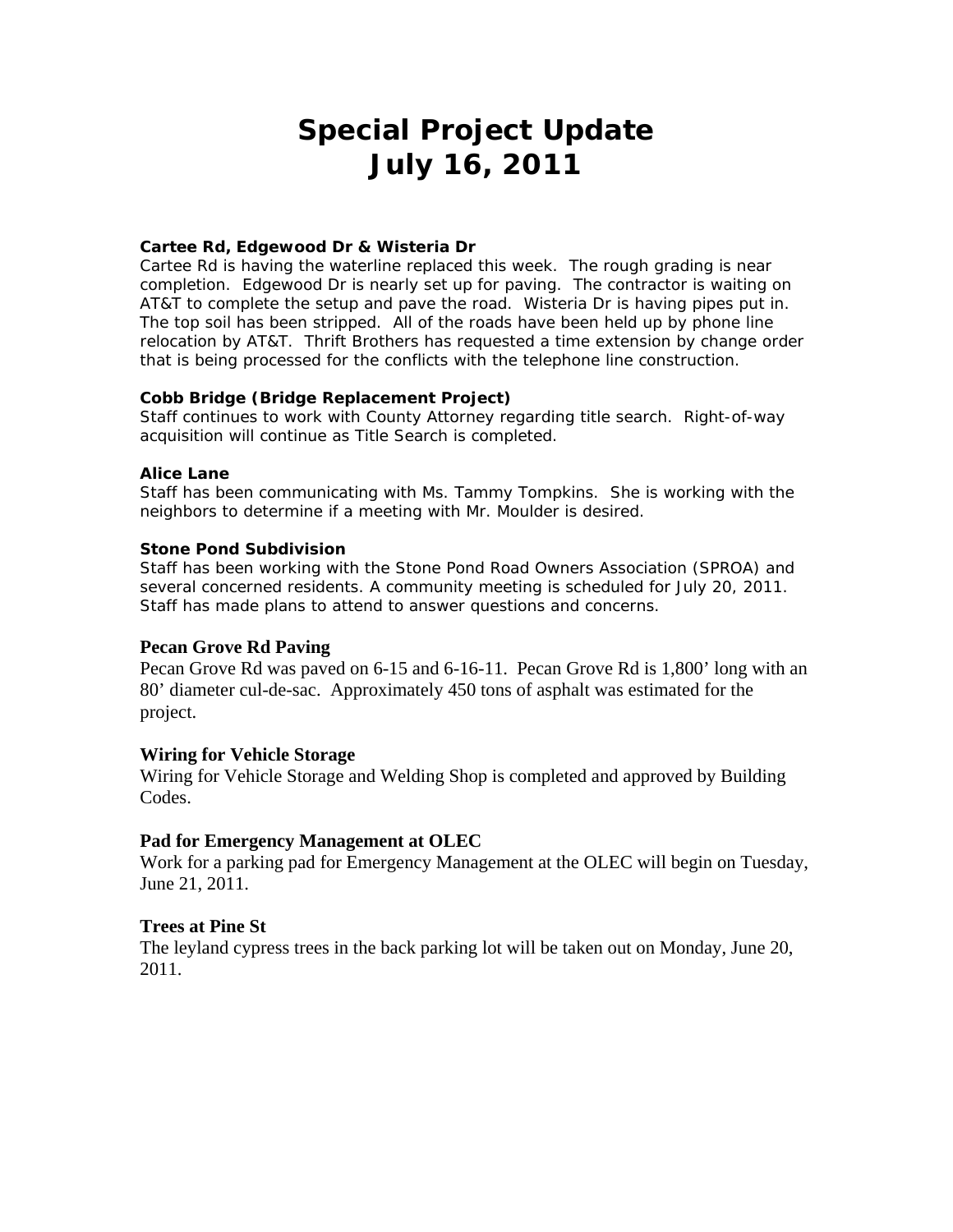

Oconee County Public Works

## D. Mack Kelly, Jr. PE, PLS, CFM Director of Public Works County Engineer

Public Works Complex 15022 Wells Highway Seneca, SC 29678

Phone: 864-886- 1072 Fax: 864-886-10 71

E-mail: mkelly@oconeesc.com

# **Staff Report of Findings**

To: Transportation Committee From: Mack Kelly County Engineer

Date: June 16, 2011

Subject: Revisions to Oconee County Code of Ordinances Section 26-2 Private Road Standards and Regulations and Section 26-7 Regulating the Use of County Roads

# **Facts**

The above ordinances need to be revised to more closely follow the current policy direction of County Council. A draft ordinance, encroachment permit policy, and encroachment permit application form are provided.

Pertinent Ordinance or Regulation Oconee County Code of Ordinances Section 26-2 and 7.

# **Recommendations**

None. Presented as a matter of information and for discussion.

cc: Mr. Scott Moulder

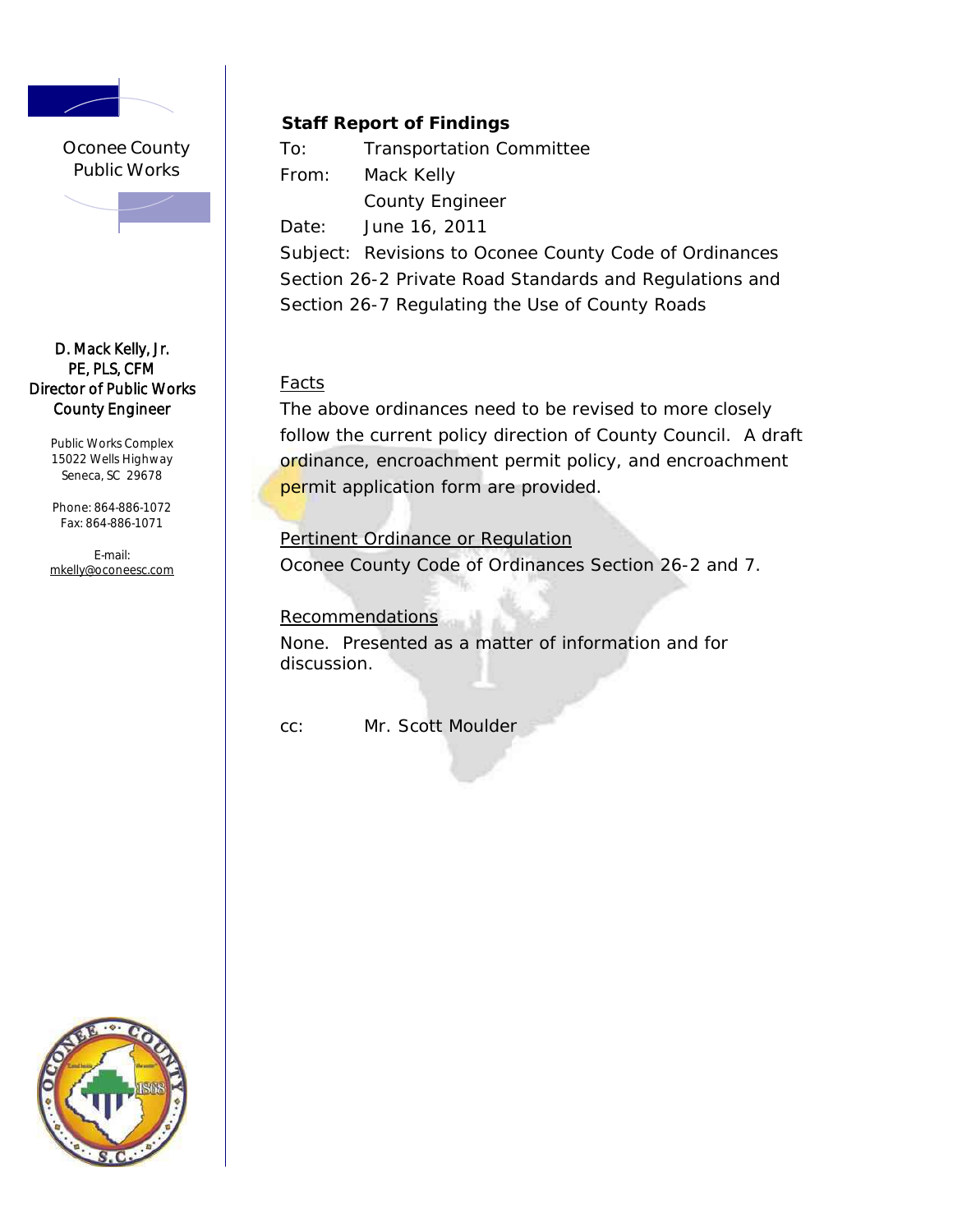

## **OCONEE COUNTY ROADS AND BRIDGES DEPARTMENT 15022 WELLS HIGHWAY SENECA SC 29678 864-886-1072**

## **ENCROACHMENT PERMIT APPLICATION**

 **PERMIT #** \_\_\_\_\_\_\_\_\_\_\_\_

|                                        |                                                                                                                                                   |                                 | <b>EXP. DATE:</b>                                                                                 |  |  |
|----------------------------------------|---------------------------------------------------------------------------------------------------------------------------------------------------|---------------------------------|---------------------------------------------------------------------------------------------------|--|--|
| (Home Owner                            | Contractor                                                                                                                                        | PUPS#                           |                                                                                                   |  |  |
| (D/W Installation Requested            | Utility                                                                                                                                           | excavation.                     | Locate calls are required by law, call 1-888-721-7877 at least 3 business days before any type of |  |  |
| Applicant Name                         |                                                                                                                                                   |                                 |                                                                                                   |  |  |
| Company Name                           |                                                                                                                                                   | Contractors License #           |                                                                                                   |  |  |
| Address:                               | City                                                                                                                                              | $\overline{Zip}$                | Phone                                                                                             |  |  |
| PROPERTY OWNER<br>Name                 |                                                                                                                                                   |                                 |                                                                                                   |  |  |
| Address                                | City                                                                                                                                              | Zip                             | Phone                                                                                             |  |  |
| Work Location Address of Work Site     |                                                                                                                                                   |                                 | <b>ROAD NUMBER:</b>                                                                               |  |  |
| Nearest Intersecting Road:             |                                                                                                                                                   |                                 |                                                                                                   |  |  |
| <b>DESCRIPTION OF WORK TO BE DONE:</b> |                                                                                                                                                   | SQ. FT OF PAVEMENT CUT<br>$X =$ |                                                                                                   |  |  |
|                                        |                                                                                                                                                   | LINEAR FT OF NEW INSTALLATION=  |                                                                                                   |  |  |
| <b>ESTIMATED START DATE:</b>           |                                                                                                                                                   | <b>ESTIMATED FINISH DATE:</b>   |                                                                                                   |  |  |
|                                        |                                                                                                                                                   |                                 |                                                                                                   |  |  |
|                                        | PERMIT REQUIREMENTS Permittee shall comply with each of the following conditions and items.<br>(Applicant becomes Permittee upon permit approval) |                                 |                                                                                                   |  |  |
|                                        | v Notify the County inspector if there are any changes to the approved permit.                                                                    |                                 | <b>PERMIT FEE:</b>                                                                                |  |  |
|                                        |                                                                                                                                                   |                                 |                                                                                                   |  |  |

 υ Notify the County Road Office (864) 886-1072 at least 48 hours before work begins. υ Keep a copy of this permit and approved plans at the work site at all times. **BOND: \_\_\_\_\_\_\_\_\_\_\_\_\_\_\_** υ Notify County inspector upon completion of activity for final inspection. **DATE: \_\_\_\_\_\_\_\_\_\_\_\_\_\_\_** 

#### **APPLICANT CERTIFICATION**

1. Pursuant to provisions of Statues of the Code of Laws of South Carolina, 1976, and Oconee County Ordinance Section 26-7, the undersigned Applicant hereby notifies OCONEE COUNTY ROADS AND BRIDGES DEPARTMENT, OCR&B of

the said applicant's purpose to conduct or install and maintain a public service utility line, as described herein, within the limits of a roadway right-of-way, along or over the County roadways roadways, described herein. (made a part hereof by reference) on file in the OCR&B, and all general provisions on the reverse hereof and special provisions below or attached hereto during the installation, operation and maintenance of said work or ut OCR&B 's Right-of-Way. The applicant hereby further agrees, and binds his heirs, successors, and assigns to assume any and all liability this OCR&B might otherwise have in connection with accidents or injuries to persons, sustained by reason of the past, present, or future existence of said appurtenances. 4. Attach copy of license, insurance and bond to verify capability to perform work.

5. If applicable, attach document to verify authority as agent.

## APPLICANT SIGNATURE:\_\_\_\_\_\_\_\_\_\_\_\_\_\_\_\_\_\_\_\_\_\_\_\_\_\_\_\_\_\_\_\_\_\_\_\_\_\_\_\_\_\_\_\_\_\_\_\_\_\_\_\_\_\_\_\_\_\_\_\_\_\_\_\_\_ DATE:\_\_\_\_\_\_\_\_\_\_\_\_

#### **PROPERTY OWNER OR PUBLIC UTILITY AUTHORIZED AGENT CERTIFICATION**

I Certify to the best of my knowledge, information and belief that:

- 1. The applicant is capable and understands the terms and agreements of this permit.
- 2. The applicant is authorized to perform the work as requested on the application.
- 3. The proposed encroachment is not contrary or conflicting with any recorded covenants.
- 4. The work is to be performed in compliance with all other applicable Federal, State, and Local laws and regulations, as well as the provisions of this permit.

PROPERTY OWNER

Or AUTHORIZED AGENT SIGNATURE:\_\_\_\_\_\_\_\_\_\_\_\_\_\_\_\_\_\_\_\_\_\_\_\_\_\_\_\_\_\_\_\_\_\_\_\_\_\_\_\_\_\_\_\_\_\_\_\_\_\_\_\_\_\_\_\_ DATE:\_\_\_\_\_\_\_\_\_\_\_\_\_\_\_\_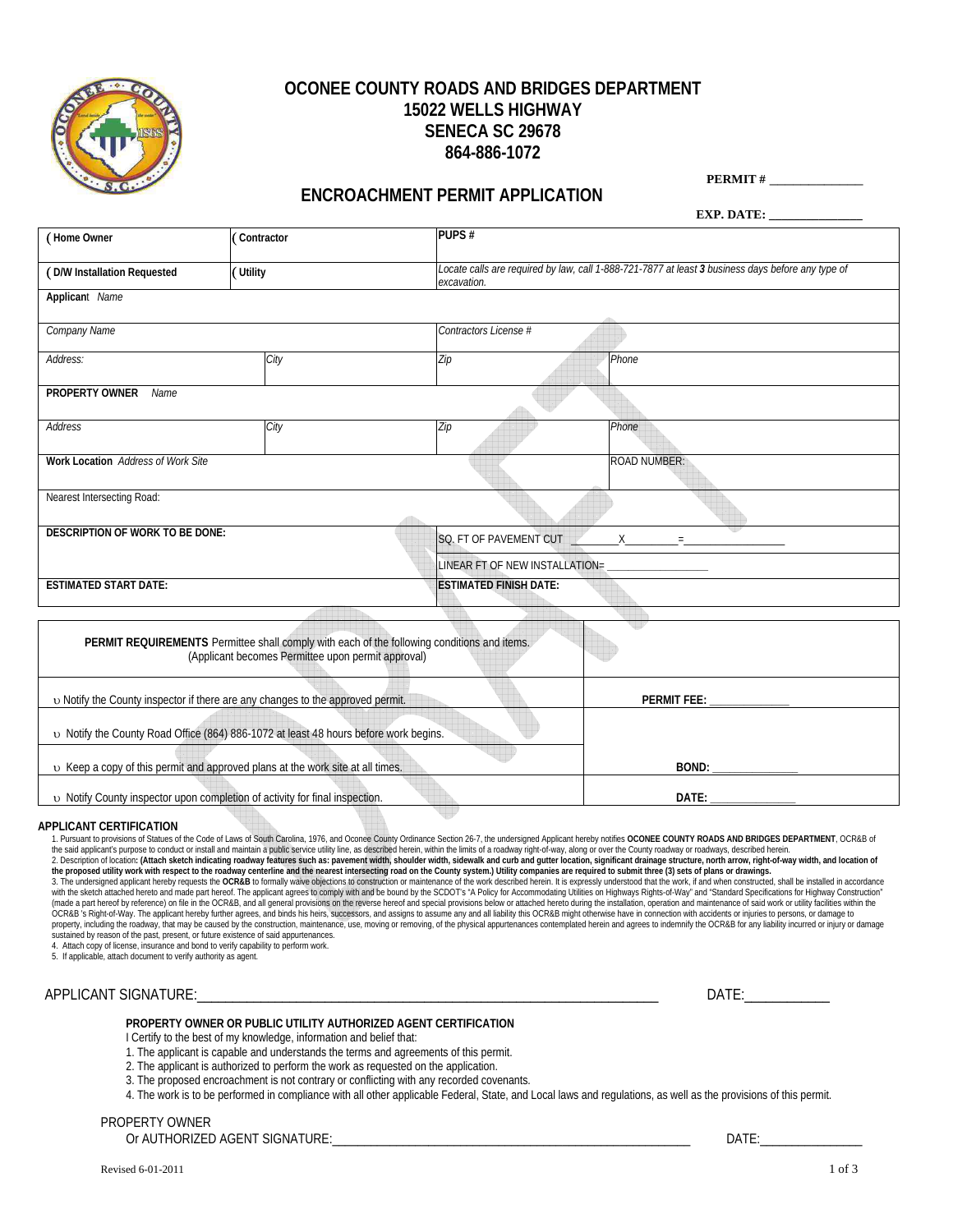## **OCONEE COUNTY ROADS AND BRIDGES ENCROACHMENT PERMIT APPLICATION**

| <b>FEES</b> | Permit fees (non-refundable)      |                           | <b>Bonds (if required)</b> | <b>Permit Conditions</b>                                                     |
|-------------|-----------------------------------|---------------------------|----------------------------|------------------------------------------------------------------------------|
|             | Residential / Commercial          | \$60.00                   | Road Cut                   | Traffic Control (see 3 on back)                                              |
|             | D/W Installation Requested        | 2.5 x Materials           | <b>Pavement Cut Permit</b> |                                                                              |
|             | Pavement Cut Fee- Contractor Only | $$250.00 + $10.00$<br>/sf | Fee $x 10 =$               | Commercial / Utility (must provide 3 sets of<br><b>Engineering Drawings)</b> |
|             | Permit Extension                  | \$10.00                   |                            |                                                                              |
|             | Re-Inspection Fee                 | \$60.00                   | New Installation           | Residential (drawing or sketch)                                              |
|             | Longitudinal work in ROW          | $$60.00 + $0.10 /$ If     | Longitudinal Permit        |                                                                              |
|             | Bore Beneath Pavement             | $$60.00 + $0.10 /$ If     | Fee $x 50 =$               |                                                                              |

| <b>OCONEE COUNTY Roads and Bridges Department Approval</b><br>In compliance with your request and subject to all provisions, terms, conditions and restrictions stated in the application, general provisions on the reverse hereof, and special provisions belowr<br>or attached hereto, the OCR&B approves the request. This permit shall become null and void unless the work contemplated herein shall have been completed prior to: |                                      |  |  |  |  |
|------------------------------------------------------------------------------------------------------------------------------------------------------------------------------------------------------------------------------------------------------------------------------------------------------------------------------------------------------------------------------------------------------------------------------------------|--------------------------------------|--|--|--|--|
|                                                                                                                                                                                                                                                                                                                                                                                                                                          |                                      |  |  |  |  |
|                                                                                                                                                                                                                                                                                                                                                                                                                                          |                                      |  |  |  |  |
| Permit Specialist Review and Verification of Completeness of Form and Compliance of Encroachment Permit Policy.                                                                                                                                                                                                                                                                                                                          |                                      |  |  |  |  |
| Approval                                                                                                                                                                                                                                                                                                                                                                                                                                 |                                      |  |  |  |  |
|                                                                                                                                                                                                                                                                                                                                                                                                                                          | Date: <u>_______________________</u> |  |  |  |  |

| FOR COUNTY INSPECTOR'S USE ONLY | <b>DATE</b> | <b>ACCEPT</b> | ADDITIONAL INSPECTOR COMMENTS: |
|---------------------------------|-------------|---------------|--------------------------------|
| <b>Application Received</b>     |             |               |                                |
| Initial Inspection              |             |               |                                |
| Pre-Construction Inspection     |             |               |                                |
| In-Progress Inspection          |             |               |                                |
| Final Inspection                |             |               |                                |
| <b>Additional Inspections</b>   |             |               |                                |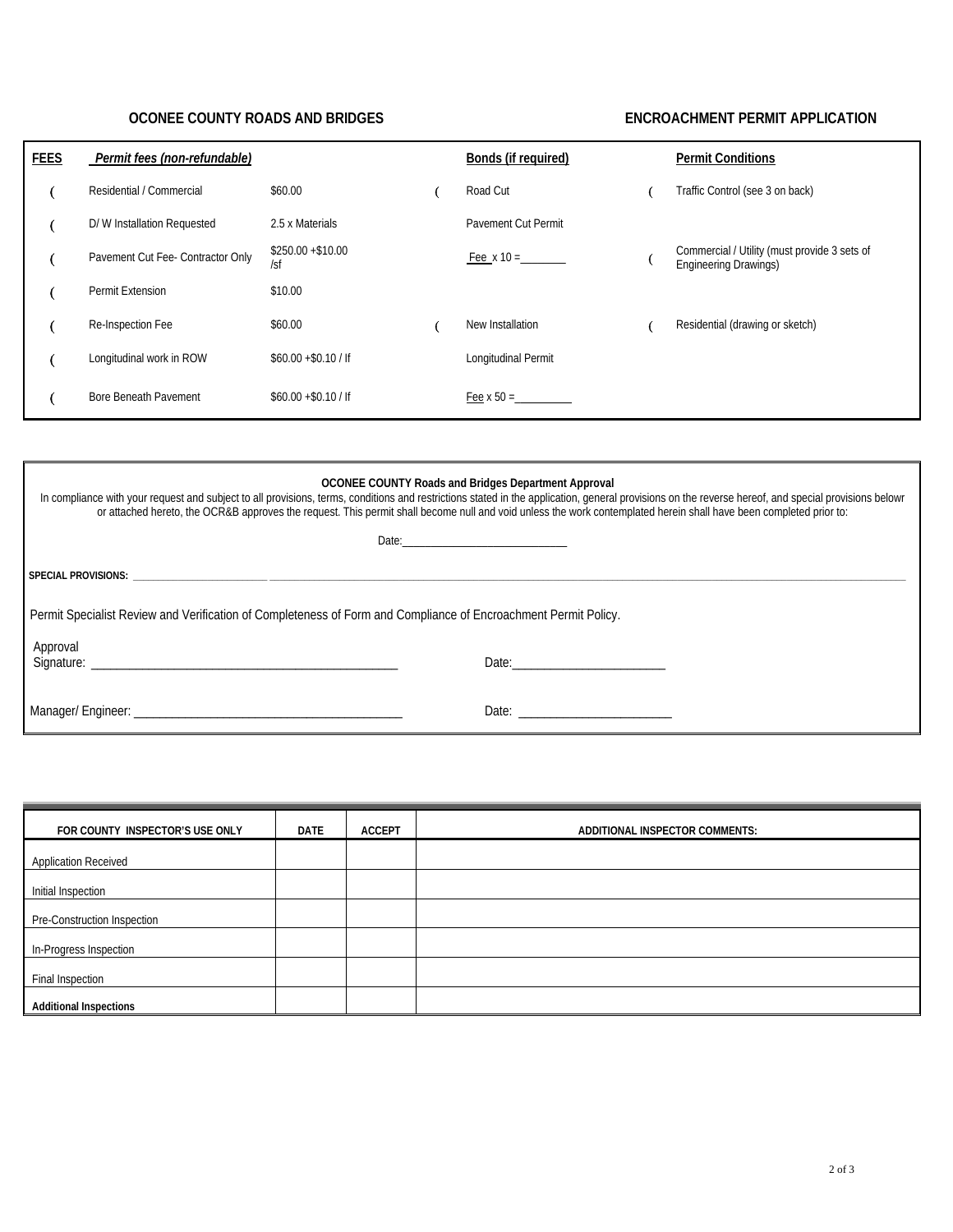## **OCONEE COUNTY ROADS AND BRIDGES ENCROACHMENT PERMIT APPLICATION**

#### GENERAL PROVISIONS

1. NOTICE PRIOR TO STARTING WORK**:** Before starting the work within the limits of the roadway right-of-way, the Oconee County Roads and Bridges Department shall be notified 48 hours in advance so that we may be present while the work is underway and this permit is subject to further restrictions.

2. PERMIT SUBJECT TO INSPECTION: This permit shall be kept at the site of the work at all times while said work is under way and must be shown to any representative of the County or law enforcement officer.

3. PROTECTION OF ROADWAY TRAFFIC: Adequate provisions shall be made for the protection of the roadway traffic at all times. Necessary detours, barricades, warning signs and flagmen shall be provided by and at the expense of the Permittee and shall be in accordance with the MUTCD, Latest Edition. No road will be blocked except for emergency situations. No county road closure shall be made without Oconee County Roads and Bridges Department approval and proper community notification. The work shall be planned and carried out so that there will be the least possible inconvenience to the roadway traffic. The Permittee agrees to observe all rules and regulations of the SCDOT and Oconee County while carrying on the work contemplated herein and take all other precautions that circumstances warrant.

4. STANDARDS OF CONSTRUCTION: All work shall conform to recognized standards of construction and shall be performed in a workmanlike manner. Adequate provisions shall be made for maintaining the proper drainage of the roadway. All work shall be subject to the supervision and satisfaction of the Oconee County Roads and Bridges Department.

5. FUTURE MOVING OF PHYSICAL APPURTENANCES: If, in the opinion of the Oconee County Roads and Bridges Department, it should ever become necessary to move or remove the physical appurtenances, or any part thereof contemplated herein, on account of change in location of the roadway, widening of the roadway, or for any other sufficient reason, such moving or removing shall be done on reasonable demand of the Roads and Bridges Department at the expense of the Permittee.

6. RESTORATION OF ROADWAY FACILITIES UPON MOVING OR REMOVING OF PHYSICAL APPURTENANCES. If, and when, the physical appurtenances contemplated herein shall be moved or removed, either on the demand of the Roads and Bridges Department or at the option of the Permittee, the roadway and facilities shall immediately be restored to their original condition at the expense of the Permittee

7. COSTS: All work in connection with the construction, maintenance, moving or removing of the physical appurtenances contemplated herein shall be done by and at the expense of the Permittee. 8. Definitions of important terms are included in Section 26-7 of the Oconee County Code of Ordinances and are incorporated herein by reference.

**9. PERMISSION OF ABUTTING PROPERTY OWNERS:** It is a fact that this permit does not in any way grant or release any rights lawfully possessed by the abutting property owners. The Permittee shall secure any such rights necessary from said abutting property owners.

10. WORK PERFORMANCE:

(a) Utility Poles shall be placed at the distance from the centerline of the roadway as specifically stipulated herein and in the permit.

 (b) All crossings over the roadway shall be constructed in accordance with Specifications for Overhead Crossings of Light and Power Transmission Lines and Telephone and Telegraph Lines over each other and over Highway Rights-of-Way in South Carolina, as approved by the Public Service Commission of South Carolina and effective as of date of this permit. (c) Service and other small diameter pipes shall be jacked, driven, or otherwise forced underneath the pavements on any surfaced road without disturbing said pavement. The section under the roadway pavement and within a distance of two (2) feet on either side shall be continuous without joints.

(d) No pavement shall be cut unless specifically authorized herein.

 (e) No excavation shall be nearer than three feet to the edge of pavement unless specifically authorized herein, nor shall be left open overnight without proper barricades and lights. Excavations shall be limited to a maximum one thousand (1000) linear feet of open trench before backfill operations must begin.

(f) Underground facilities will be at minimum depths as defined in the Utility Accommodations Manual for the transmittant;, as follows:

(1) Bury under pavement - 4 feet minimum for hazardous or dangerous transmittant- 3 feet minimum for other lines.

(2) Bury under other surfaces - 30 inches minimum for power and communication lines and 3 feet for all other facilities. Shallower depths may be approved in writing prior to installation if adequate protection is provided.

 (g) Work shall be performed in accordance with the SCDOT's Latest Editions of "A Policy for Accommodating Utilities on Highway Rights-of-Way", and "Standard Specifications for Highway Construction".

11. The Permittee shall be responsible for obtaining any other approvals or permits necessary or proper for installation.

12. Permittee is responsible for maintaining reasonable access to private driveways during construction.

13. If a driveway apron adjoining a county road is cut or damaged during the process of installing utilities, it is the responsibility of the Permittee to replace such entire apron.

14. There shall be no excavation of soil nearer than two feet of any public utility line or appurtenant facility except with the consent of the owner thereof, or except upon special permission of the Roads and Bridges Department after an opportunity to be heard is given the owner of such line or appurtenant facility.

15**. LICENSED CONTRACTOR REQUIRED:** Licensed and bonded contractors/subcontractors or utility companies shall be required to perform all work within the county right-of-way unless explicitly waived by the Roads and Bridges Department.

16. BONDING OF WORK**:** If a bond is required, a surety bond, cash bond, or Irrevocable Letter of Credit from an accredited lending institution must be posted prior to issuance of the permit and will be held for a period of 18 months after all repairs have been completed. The cash\bond is refundable after such 18 months waiting period, upon a final inspection to ensure work is completed to the satisfaction of the county.

17. Oconee County Roads and Bridges Department may revoke, annul, change, amend, amplify, or terminate this permit or any of the conditions herein enumerated if Permittee fails to comply with any or all of its provision, requirements and regulations as herein set forth.

18. Except in emergency circumstances, all activity in the public right-of-way shall be performed during daylight hours, sunrise to sunset, unless otherwise specified in the Permit.

19. In accepting this permit, the Permittee agrees that any damage or injury done to the property of the Permittee or any expense incurred by the Permittee through the operation of a contractor shall be at the sole expense of the Permittee.

**20. LIABILITY**: Applicant/ Permittee assumes the sole responsibility for the safety and protection of the premises and of employees and other persons and assumes liability for any injury or damage occurring on account of the performance of work under this encroachment permit, whether due to negligence, fault or default of Applicant/ Permittee or not. Such liability of Applicant/ Permittee under this encroachment permit is absolute and is not dependent upon any question of negligence on its part or on the part of its agents, servants or employees, and neither the approval by the engineers or the chief engineer of the methods of doing the work nor the failure of the engineers or the chief engineer to call attention to improper or inadequate methods or to require a change in methods, nor the neglect of the engineers or the chief engineer to direct the Applicant/ Permittee to take any particular precautions or to refrain from doing any particular thing shall excuse the Applicant/ Permittee in case of any such injury to person or damage to property.

21. INDEMNITY AGAINST LIABILITY: Applicant/ Permittee shall indemnify Oconee County, its agents, officials and employees against all injuries, deaths, loss, damages, claims, patent claims suits, liabilities, judgments, costs and expenses that may in any way accrue against Oconee County in that the act was caused through negligence or omission of the Applicant/ Permittee or Applicant/ Permittee 's employees of the subcontractor or subcontractor's employees, if any, and the Applicant/Permittee shall, at Applicant/Permittee's own expense, appear, defend, and pay all charges of attorneys and all costs and other expenses arising from or incurred in connection with that activity, and if any judgment shall be rendered against Oconee County in any such action, the Applicant/ Permittee shall, at Applicant/ Permittee 's own expense, satisfy and discharge that judgment. Applicant/ Permittee expressly understands and agrees that any performance bond or insurance protection required by this contract, or otherwise provided by Applicant/Permittee, shall in no way limit the responsibility to indemnify, keep and save harmless and defend Oconee County as here provided. Insurance coverage specified herein constitutes the minimum requirements and requirements shall in no way lessen limit the liability of Applicant/ Permittee. Applicant/ Permittee shall procure and maintain, at his own cost and expense, any additional kinds and amounts of insurance, which, in his own judgment, may be necessary for his property protection in the protection of the work.

22. REVOCATION: Oconee County reserves the right, at any time, to cancel the permit should the Applicant/ Permittee fail to comply with the terms and conditions under which it was granted. The County reserves the right, at any time, to cancel the permit should the Applicant/ Permittee fail to comply with the terms and conditions under which it was granted.

23. Sections 1-22 above represent a sub-set of the official Oconee County Roads and Bridges Department Encroachment Permit Policy that is included in Oconee County Code of Ordinances: Section 26.

 $\frac{1}{2}$  , and the state of the state of the state of the state of the state of the state of the state of the state of the state of the state of the state of the state of the state of the state of the state of the state Initials of Applicant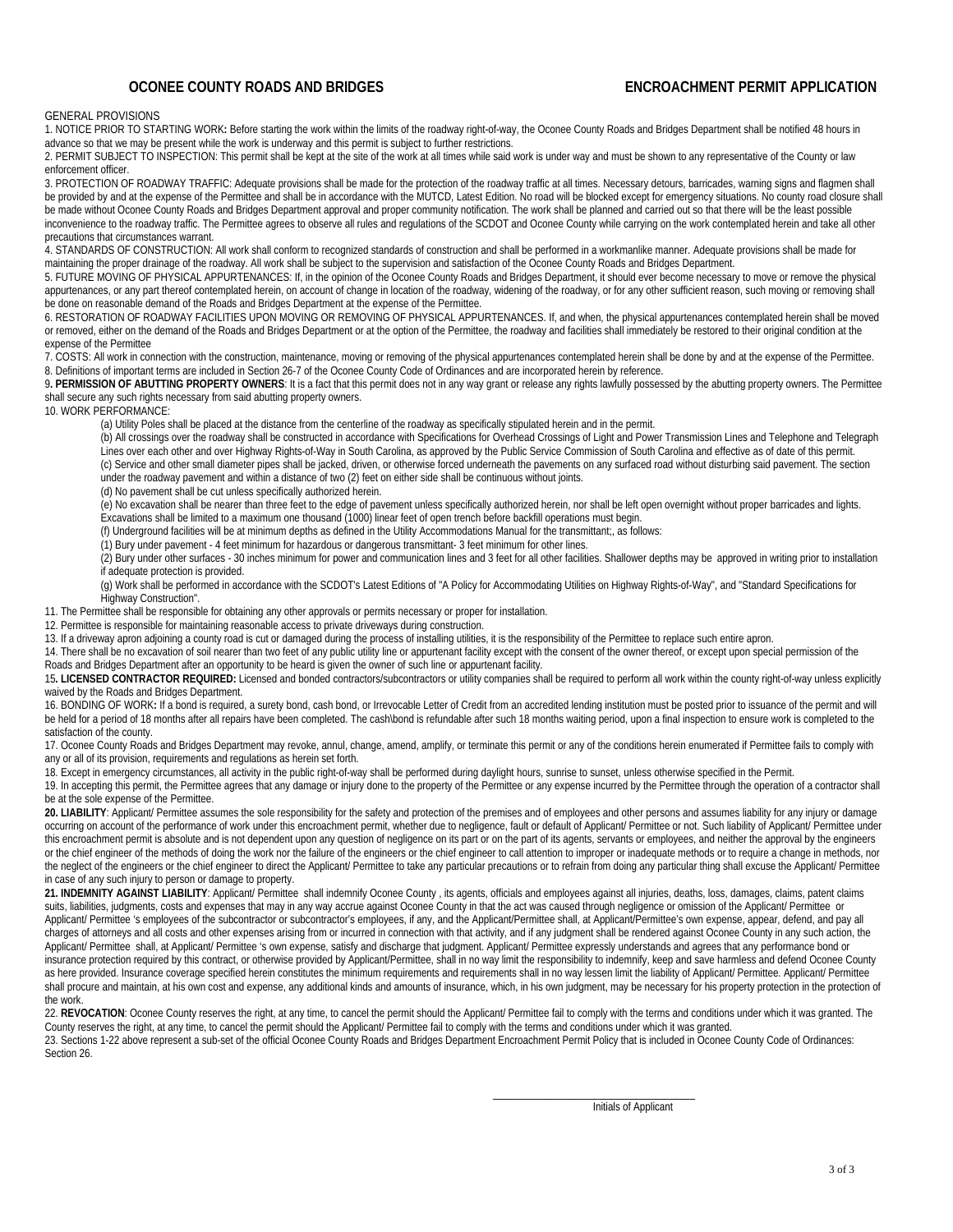

# OCONEE COUNTY ROADS AND BRIDGES DEPARTMENT

# **ENCROACHMENT PERMIT POLICY**

# **I. GENERALLY**

1.1 It shall be unlawful for any utility, business, entity or individual to excavate within, encroach upon, or in any other way alter a County-maintained road, easement or right-of-way, except in accordance with Oconee County Code of Ordinances Section 26-7 (the "Section") and these policies.

1.2 Any utility, business, entity or individual desiring to excavate within, encroach upon, or in any other way alter a County-maintained road, easement or right-of-way shall notify the Oconee County Roads and Bridges Department – Engineering Department ("Engineering Department") of the proposed activity by submitting an application for an Encroachment Permit ("Permit"). A Permit ensures that all activities will be performed in accordance with applicable design and construction standards, that anyone working within the County maintained road, easement or right-of-way shall have sufficient insurance necessary to safeguard the public interest, that facilities will be properly located within the right-of-way to prevent obstruction of and damage to existing facilities and public and private property, and that any activity will be performed in accordance with applicable Federal, State and local law and these policies.

1.3 A copy of an issued Permit shall be maintained by the applicant/permittee and kept at the work site at all times during the permitted activity, except for Annual Blanket Permit holders, which are only required to notify the Engineering Department of work recently performed. Failure to obtain a Permit or failure to comply with the terms of a Permit shall result in a civil penalty of \$500/day. Failure to comply with and honor a civil penalty shall constitute a violation of the Code and shall be punishable pursuant to Section 1-7 of this Code. Upon issuance of a civil penalty, all activity at the work site must immediately stop until the penalty has been paid in full and a Permit has been issued, or the applicant/permittee complies with the terms of the existing Permit. Failure to stop the activity at the work site after issuance of a civil penalty constitutes a separate offense under the Code.

1.4 If a bond is required by the Code or hereunder, a surety bond, cash bond, or Irrevocable Letter of Credit from an accredited lending institution must be posted with Oconee County prior to issuance of the permit and will be held for a period of 18 months after all repairs or excavation have been completed. The cash/bond is refundable after such 18 months period, upon a final inspection to ensure work is completed to the satisfaction of the county.

# **II. ENCROACHMENT PERMITS ("PERMITS")**

2.1 Permits must be obtained at least forty-eight (48) hours prior to initiating any activity within any County-maintained road, easement or right-of-way. Permit application forms and a schedule of required fees and security, as amended periodically by County Council, shall be available for review upon request from the Oconee County Roads and Bridges Engineering Department, located at 15022 Wells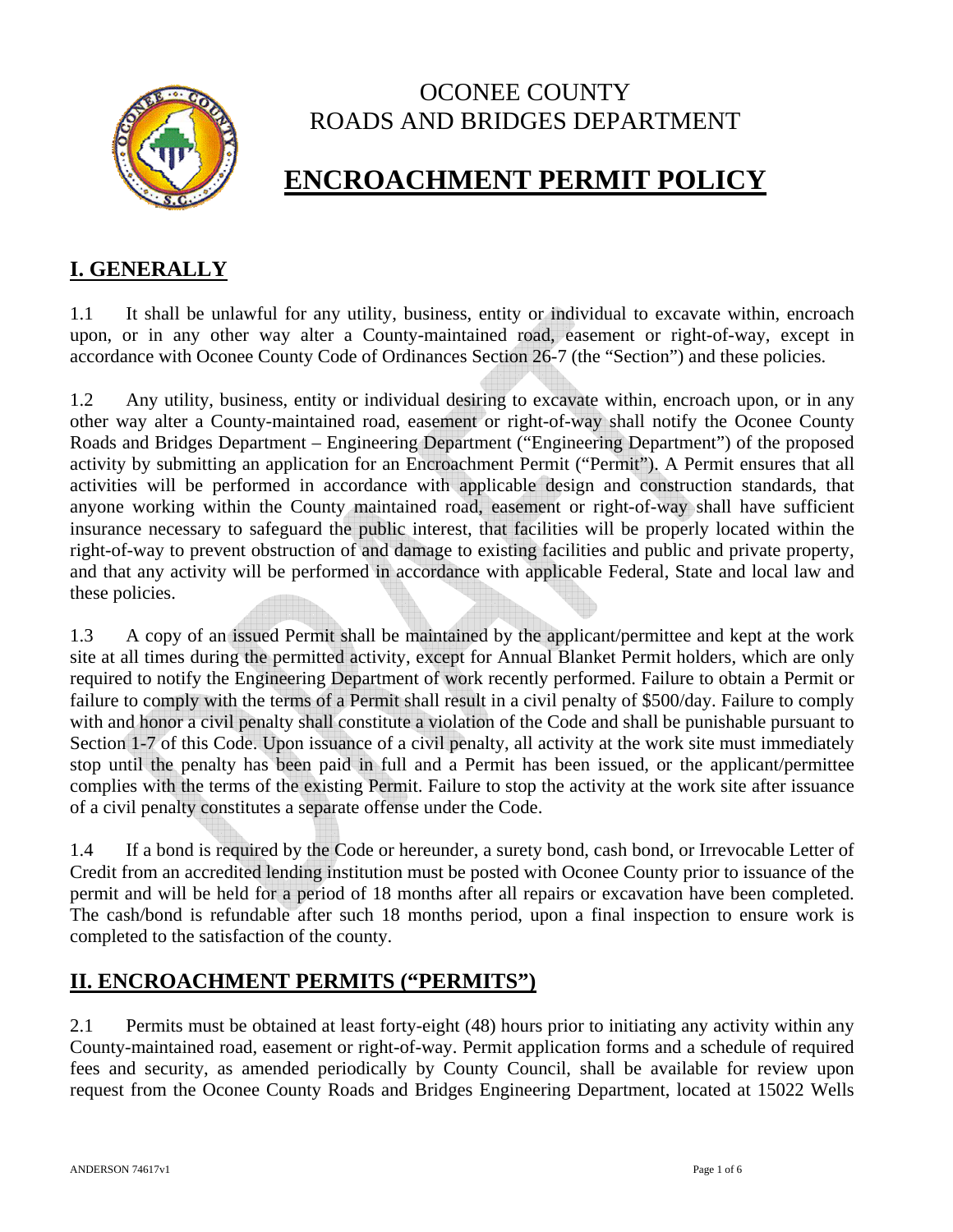Highway, Seneca SC (864-886-1072). The initial permit application forms and schedule of fees, as approved by County Council, is attached hereto, and hereby incorporated herein by reference.

2.2 The applicant/permittee should be familiar with the proposed activity within the Countymaintained road, right-of-way, or easement, or secure the assistance of a qualified contractor to represent the applicant/permittee, and should be prepared to discuss the proposed activity with the Engineering Department at the time of application. The applicant/permittee shall be required to submit a sketch or drawing with each Permit application. Depending upon the complexity of the proposed activity, in the sole determination of the County engineer, three sets of detailed engineering plans may be required to provide sufficient information regarding the horizontal and vertical placement of the proposed facilities, such as the area of placement, proximity to existing facilities, safety measures needed to safeguard the public, and methods of protection of public and private facilities from damage during and after construction.

2.3 Except as noted below, licensed, insured, and bonded contractors or utility companies shall be required to perform all activities within the County-maintained road, right-of-way, or easement. The issuance of Permits to individuals shall be restricted to situations where the nature of the encroachment is such that a licensed, insured, and bonded contractor is not required to ensure and protect the integrity of the roadway and the safety of the public, and to situations involving the installation of driveways (where the use of licensed, insured, and bonded contractors may be required, but the Permit will nevertheless be issued to individual owners of property involved). However, permits shall not be issued to individuals without the use of a licensed, insured, and bonded contractor if the proposed activity requires compaction of fill, erosion protection measures, or other activities that would place at risk the integrity and stability of the County-maintained road right-of-way, in any event.

2.4 A contractor or utility company acting as an authorized agent for an applicant/permittee may secure a Permit, upon sufficient proof of such Agency, or authority. However, by signing the application, the agent as well as the applicant/permittee accepts all responsibility for all activity associated with the Permit and both must sign the application.

2.5 Permits shall be valid for a period of time not to exceed ninety (90) days from the date of issuance, unless pre-approved for a longer period of time by the Engineering Department. A Permit may be extended for an additional reasonable period of time, upon good cause shown, as determined by the Engineering Department. Applicants/Permittees or their agents working under an expired Permit shall be subject to the same penalties as an individual or entity working without or failing to comply with the terms of a Permit.

2.6 The applicant/permittee ("applicant" becomes "permittee" upon approval of permit), or any agent or employee of the applicant/permittee, shall obtain all necessary information related to the existence and location of all existing surface and underground facilities. To the fullest extent of the law, the applicant/permittee shall hold harmless and indemnify the County, its successors and assigns, officers, council members, agents and employees from and against any and all claims, losses, expenses (including reasonable attorney's fees), demands or judgments which result from or arise out of damage to other facilities and/or adjacent private property while working in the County-maintained road, rightof-way, or easement.

2.7 Upon completion of the permitted activity, the applicant/permittee shall restore the County maintained road, right-of-way, or easement to its original condition, pre-construction, ensuring that all repairs conform to the requirements contained in the current edition of the SCDOT Standard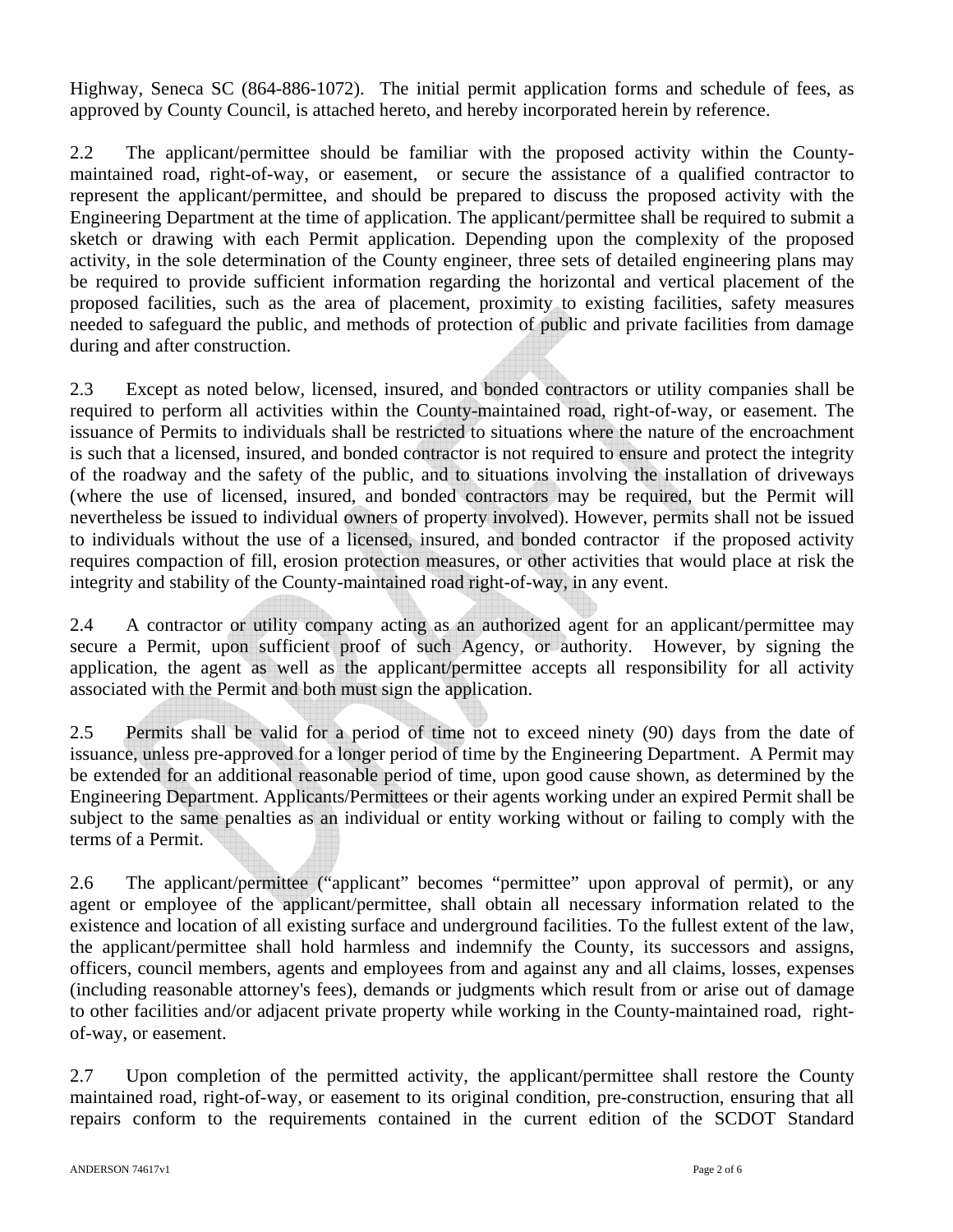Specifications for Highway Construction Manual, the permit, these policies, and the Code. Eighteen months after completion of the permitted activity, security funds held by the County, if any, shall be returned to the applicant/permittee, provided the County Engineer or County Inspector, upon final inspection, approves the repair. If the County Engineer deems the repair to be unacceptable, the County Engineer or County Inspector shall notify the applicant/permittee of the unacceptable nature of the repair and provide the applicant thirty (30) days to correct such deficiency before permanently retaining the security to properly repair and restore the County-maintained road, right-of-way, or easement to its original condition. Once the County-maintained road, right-of-way, or easement has been properly repaired, excess security funds held by the County, if any, shall be returned to the applicant/permittee. The Engineering Department reserves the right to correct or have problems corrected in the case of any encroachment on a county road, easement, or right-of-way, and charge all associated costs (including but not limited to labor, materials, equipment, supervisory, and administrative) to the applicant/permittee or its security deposit.

2.8 The Engineering Department may refuse to issue a Permit if any monies are due and outstanding from the applicant/permittee or for inadequate past performance on the part of that applicant/permittee that was not corrected after notice from the County.

2.9 For Homeowner or Commercial driveway, or Driveway Culverts and Aprons abutting any County road, right-of-way, or easement, any driveway must have an approved encroachment permit from the county before any work takes place. There is an inspection fee that is for one pre-work inspection and one final inspection. If the owner has not properly identified the location at the time of the first inspection, there will be an additional fee for a return pre-work inspection. All driveway aprons along county maintained roads, installed by Oconee County, shall be billed to the owner at 2.5 times the cost of the materials, in accordance with the Code. Any relocation of utilities, landscaping or other appurtenances shall be the responsibility of the property owner and the respective utility company.

2.10 All fees hereunder are to be paid at the Oconee County Roads and Bridges Department, 15022 Wells Highway, Seneca SC 29678. Phone 864-886-1072

# **III. MISCELLANEOUS**

3.1 All permitted activity in the County-maintained road, right-of-way, or easement shall be performed in accordance with appropriate Federal, State, and local standards, the permit, these policies, and the Code.

3.2 All permitted activity hereunder shall be performed to the satisfaction of the County Engineer or County Inspector or designee. Permits may not be issued or shall be revoked for activity that is not performed in accordance with sound engineering and construction principles or otherwise in compliance with law, all as determined by the Engineering Department.

3.3 Except in emergency circumstances, all activity in the public roads, right-of-way, or easements shall be performed during daylight hours, sunrise to sunset, unless otherwise specified in the Permit.

3.4 Except in the event of an emergency, the Engineering Department shall be notified at least fortyeight (48) hours in advance of the start of the activity. Should the County Engineer or County Inspector find work in progress prior to notification by the applicant/permittee and/or the Permit is not posted onsite during construction, work will be stopped until all permit and regulatory requirements have been met.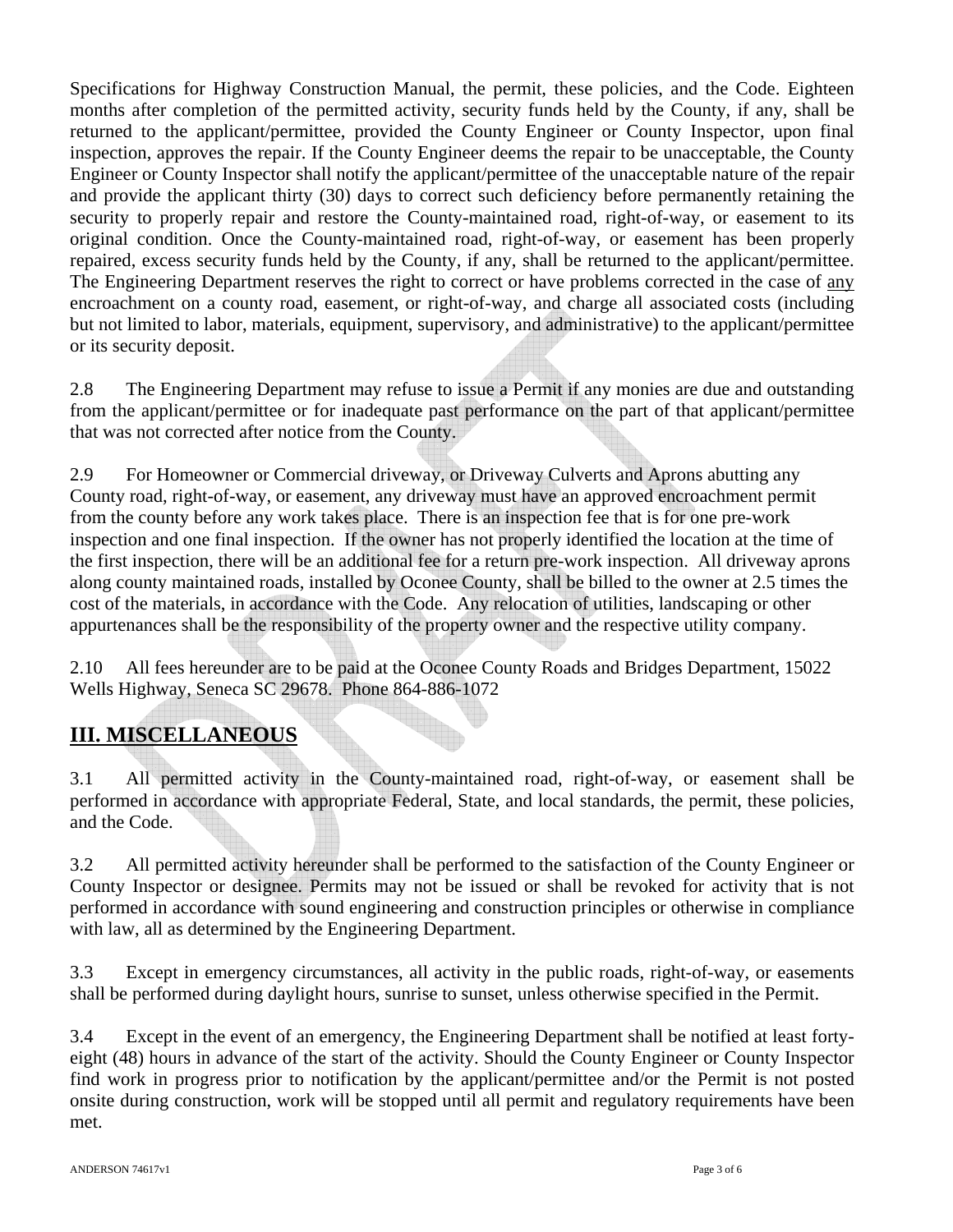3.5 As required by law the applicant/permittee must contact the Palmetto Utility Protection Service (PUPS) at 1-888-721-7877 at least three (3) business days before any type of excavation activity commences. The PUPS number must be noted on the Permit.

3.6 All activities within the County-maintained road, right-of-way, or easement shall be conducted in a manner that causes minimal inconvenience to adjacent property owners and the traveling public. Reasonable access to driveways, houses, and buildings adjacent to the site shall be maintained at all times unless previously arranged in writing with the affected party. Any temporary approaches to crossings or intersecting highways shall be pre-approved by the Engineering Department and kept in good condition. All business establishments or homes within 300 feet of the site shall be notified by applicant/permittee or agent at least twenty-four (24) hours in advance of any activity and shall have access during construction at all times. Any trees, shrubbery, or landscaping damaged by the applicant/permittee during the activity shall be replaced as directed by the County Engineer or County Inspector if owned by the County or by the owner if on private property.

3.7 No debris, spoils, or stockpiling of materials shall be allowed unless specifically authorized in a Permit. Under no circumstances shall material stockpiles be left in the street or on shoulders of the County-maintained road, right-of-way, or easement overnight.

3.8 Excavations shall be limited to a maximum of one thousand linear feet (1000') of open trench before backfill operations must begin. If any excavation cannot be backfilled immediately, the applicant/permittee shall securely and adequately cover the excavation and maintain proper barricades, and lights as required, from the time of the opening of the excavation until the excavation is surfaced and opened for travel. The County Engineer or County Inspector may require additional barricading to maintain public safety.

3.9 All concrete forms shall be inspected for consistency with the applicable permit and these regulations by the County Engineer or County Inspector twenty-four (24) hours prior to pouring.

3.10 Traffic controls within any Permit site shall conform to the Manual of Uniform Traffic Control Devices (MUTCD), Latest Edition.

3.11 If it should ever become necessary to move or relocate a facility permitted hereunder, or any part thereof, on account of change in location of the roadway, widening of the roadway, or for any other sufficient reason, such moving or relocation shall be done, on reasonable demand of the Engineering Department, at the sole expense of the owner of the facility. If and when the facility contemplated herein shall be moved or relocated, either on the reasonable demand of the Engineering Department or at the option of the owner, all work in connection with the construction, maintenance, moving or relocation of the facility contemplated herein shall be done by and at the expense of the owner, and the roadway and facilities shall be restored to their original condition at the expense of the owner. An additional encroachment permit shall be required for any relocation of such facilities, but the County Engineer may waive otherwise applicable fees if such relocation is at County request.

3.12 If significant damage to the asphalt surface of a County-maintained public road occurs or is anticipated to occur as a result of a permitted activity, the County Engineer or County Inspector has the right, as a condition of the Permit, to require the applicant/permittee to resurface, not spot repair the entire affected road surface within or adjacent to the permitted site. A separate bond in the amount of 125 percent (125%) of the contract cost of resurfacing shall be posted prior to construction.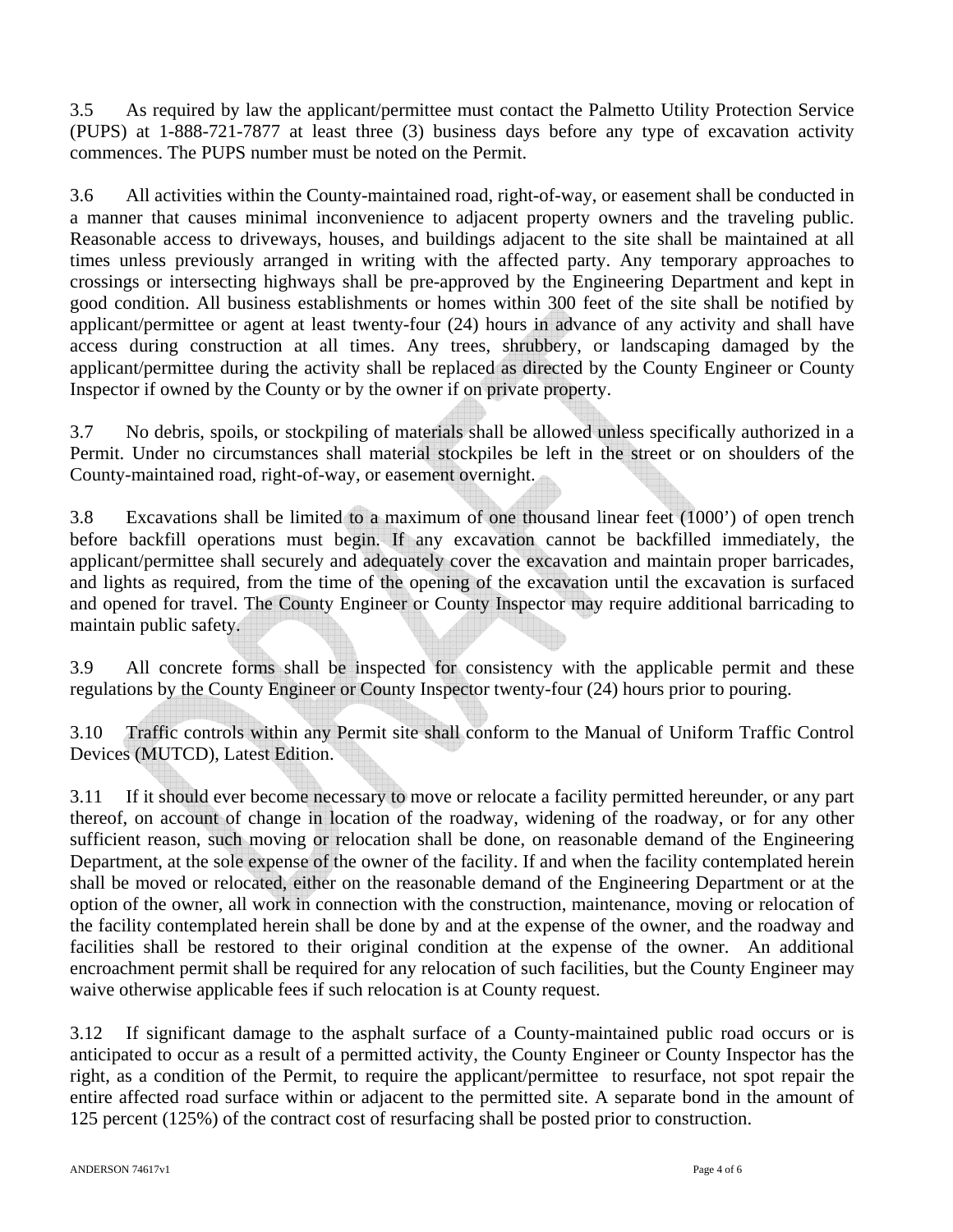3.13 In the event of an emergency, an individual or entity may act without a permit, but shall notify the County Engineer or County Inspector within twenty four (24) hours of the emergency response, or as soon thereafter as reasonably practicable. The individual or entity shall then obtain a Permit from the Engineering Department within forty-eight (48) hours of the emergency response or will be subject to a civil penalty not to exceed \$500. Failure to comply with and honor a civil penalty shall constitute a violation of this Code and such violation shall be punishable in accordance with Section 1-7 of this Code. If the County will not issue a permit for such work, all work performed must be removed and the site returned to the pre-work conditions within thirty (30) days after notice from the County that a permit will not be issued. Failure to do so constitutes a violation of these policies and will be handled in the same manner as performing work without a permit, and shall result in the same penalty(ies). The Engineering Department reserves the right to correct or have problems corrected in the case of any improper encroachment (those violating the terms of Chapter 26 of the Code or this policy or an encroachment permit) on a county road, easement, or right-of-way, and charge all associated costs (including but not limited to labor, materials, equipment, supervisory, reasonable attorney fees and administrative) to the violator.

3.14 Activities typically considered illegal and prohibited from encroachment permit approval within the County road easement and/or road right-of-way may include, but are not limited to the following:

- Unsafe or poorly maintained driveway aprons. Such improper aprons may be removed by the County.
- Concrete driveways, aprons and sidewalks.
- Planting of trees and shrubs and other landscaping including fencing, walls, lighting, plantings, and irrigation.
- Landscaped islands and/or medians.
- Privately owned utility (water, sewer, communication, etc.), except for bores crossing the road at 90 degrees.
- Speed bumps/humps.
- Basketball goals (portable or otherwise).
- Unauthorized road markings, paintings, or signage.
- Direct discharge of stormwater on to road surface.

3.15 For the purpose of this Policy and the Encroachment Permit Application Form, the following terms are defined.

**Applicant.** The person or authorized agent that has the clear, legal responsibility to abide by the conditions and provisions of an approved application.

**Authorized Agent.** An Authorized Agent is someone for whom clear, legal authority to act on applicant's behalf has been given and is available for review.

**Permittee.** The applicant shall become the permittee upon County approval of Encroachment Permit Application Form and payment of necessary fees and bonds.

**Property Owner.** The property owner of record that is immediately adjacent to or contained within the County road right-of-way or easement in which an encroachment is desired.

**Public Utility.** A public utility is municipal or privately owned and operated business in whose services are essential to the general public (examples include but are not limited to sanitary sewer, electricity, stormwater, drinking water, communication, and natural gas).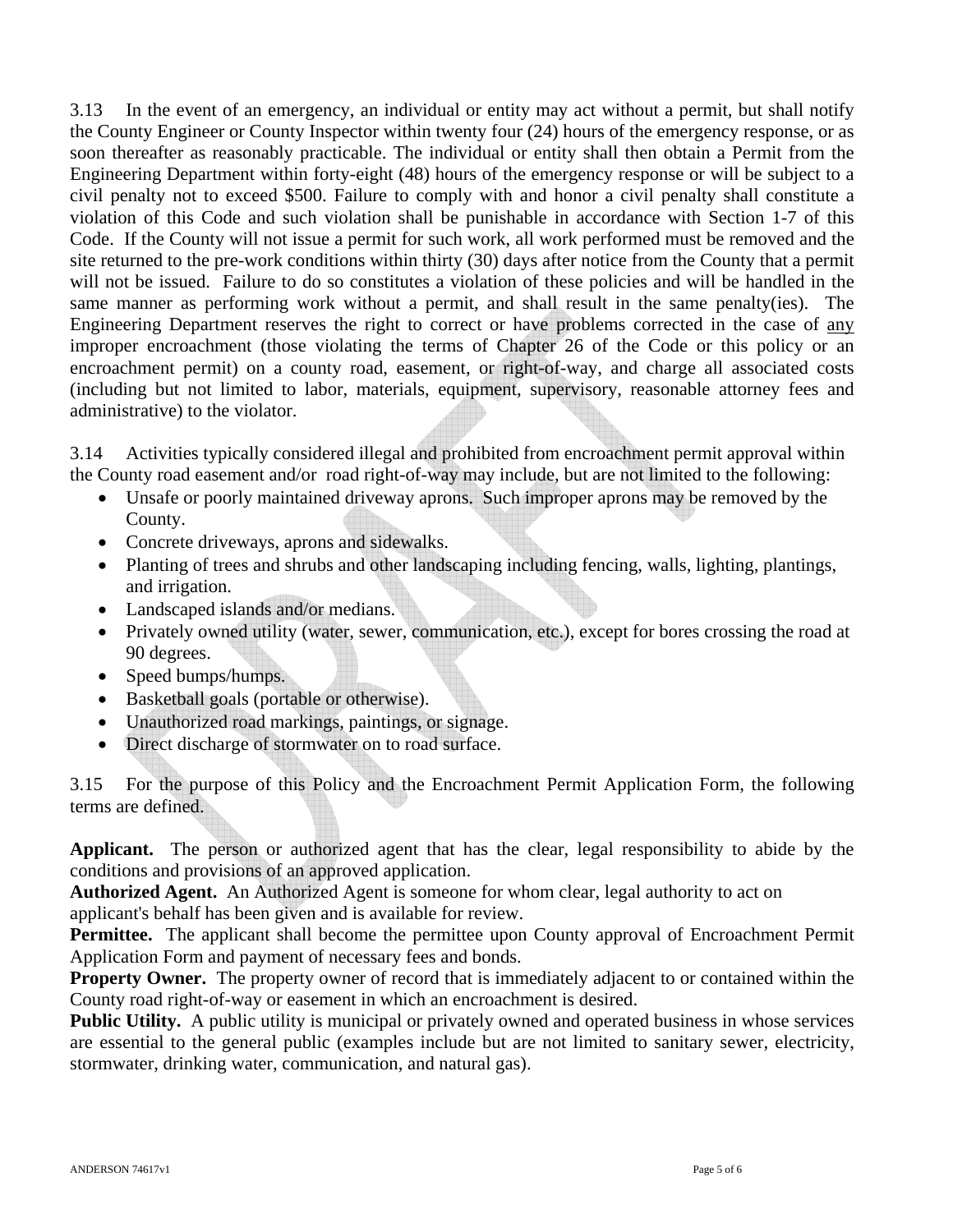# **IV. PUBLIC UTILITY ANNUAL BLANKET PERMITS**

4.1 Public utility companies may apply for an Annual Blanket Permit with the Engineering Department, allowing an unlimited number of permits for all **activities that do not disturb the road surface** of a County-maintained public road. However, public utility companies shall provide the Engineering Department a weekly report detailing activities performed such as the location of the activity and the type of work performed. Plans are not required for routine maintenance and service connections. It is the intention of this Annual Blanket Permit to cover emergency repairs, routine maintenance, and service connections that do not involve disturbing the road surface.

4.2 Public utility companies that do not desire to apply for an Annual Blanket Permit shall apply for a separate permit for each activity within a County-maintained road right-of-way together with applicable fees and/or security.

4.3 Regardless of whether a utility company has obtained an Annual Blanket Permit, separate Permits are required for new or replacement line installations, new or relocated service poles, and any activity disturbing the asphalt surface of a County maintained public road.

4.4 Annual Blanket Permits are valid from July 1 until June 30 (the County's fiscal year). No prorated fees are accepted.

# **V. FEE SCHEDULE**

5.1 Permit Fees

General Permit Fee: \$60.00 Permit Extension Fee: \$10.00 Blanket Permit Fee: \$1,000.00 Re-inspection Fee: \$60.00 Pavement Removed: \$250.00 Permit Fee + \$10.00/sf of pavement removed Longitudinal Work in R/W: General Permit Fee  $+$  \$0.10/linear foot

## 5.2 Required Bonds

Pavement Cut, Pavement Removed: Permit Fee x 10 Longitudinal Work in R/W: Longitudinal Work Permit Fee x 50 Bonds may be in the form of a Surety Bond, Cash Bond or Irrevocable Letter of Credit. Bond will be waived for an adjacent homeowner who is doing less than 100 linear feet of work or at the discretion of the County Engineer.

# **VI. APPLICATION FORM (Attached)**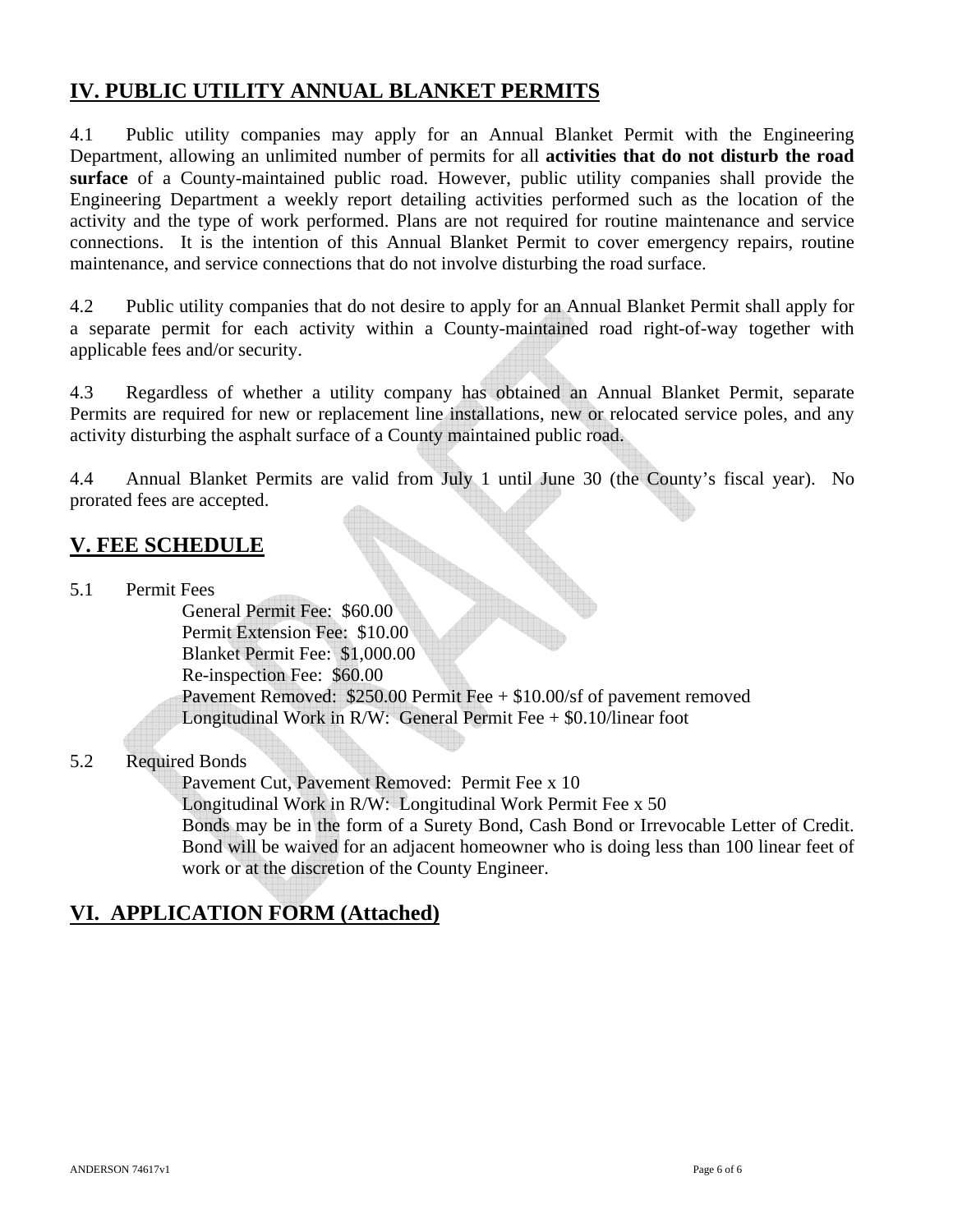## **STATE OF SOUTH CAROLINA COUNTY OF OCONEE ORDINANCE NO. 2011-XX**

## **AN ORDINANCE TO AMEND CHAPTER 26 OF THE OCONEE COUNTY CODE OF ORDINANCES IN CERTAIN LIMITED REGARDS AND PARTICULARS, ONLY, AS TO THE AMENDMENT OF SECTION 26-2 – PRIVATE ROAD STANDARDS AND REGULATIONS, THE AMENDMENT OF SECTION 26-7(E) ENCROACHMENTS., AND THE ESTABLISHMENT OF FUNDING AND FEES POLICY RELATING TO ENCROACHMENT POLICIES OF OCONEE COUNTY; AND OTHER MATTERS RELATED THERETO**

**WHEREAS,** Oconee County, South Carolina (the "County"), a body politic and corporate and a political subdivision of the State of South Carolina, acting by and through its County Council (the "County Council"), is authorized by Section 4-9-30, South Carolina Code, 1976, as amended (the "Code"), among other sources, to provide for a system of public works, including roads and bridges, of the County, and to assess property and levy ad valorem property taxes and uniform service charges for functions and operations to the County, including, but not limited to, appropriations for such general public works, including roads; and,

**WHEREAS**, Oconee County Council has heretofore, by and through Chapter 26 ("Roads and Bridges") of the Oconee County Code of Ordinances (the "County Code"), provided for certain policies, procedures, fees, and other funding pertaining to the roads and bridges portion of the public works program of Oconee County; and,

**WHEREAS**, Oconee County Council deems it necessary and proper to amend certain sections of the Oconee County Code of Ordinances from time to time to modify County policies and procedures to comport with changed and changing needs, or simply to reflect existing practical applications of policies and procedures; and,

**WHEREAS**, it has come to the attention of Oconee County Council that certain revisions need to be made in Chapter 26 of the County Code, to meet the needs of the County as to the safety of the public utilizing Oconee County roads and bridges, to assure that the necessary provision of Oconee County roads and bridges, including the regulation of private roads, encroachment, and construction, provide for the proper health and safety of the Oconee County public, are funded by those benefitting from such roads, encroachment, or inspection, and are consistent with other Oconee County policies and procedures, already codified; and,

**WHEREAS**, the County Engineer and the Roads and Bridges Department of the County have recommended several changes to Chapter 26 of the Oconee County Code of Ordinances, so as to: amend the private road construction and inspection procedures; to remove the County from all involvement with private roads except that necessitated, tangentially, through other County involvement, such as the regulation of subdivisions, and establish policies for the County to limit its involvement with and in private roads; revise the Oconee County encroachment permit policy and procedures, including, without limitation, by adopting and approving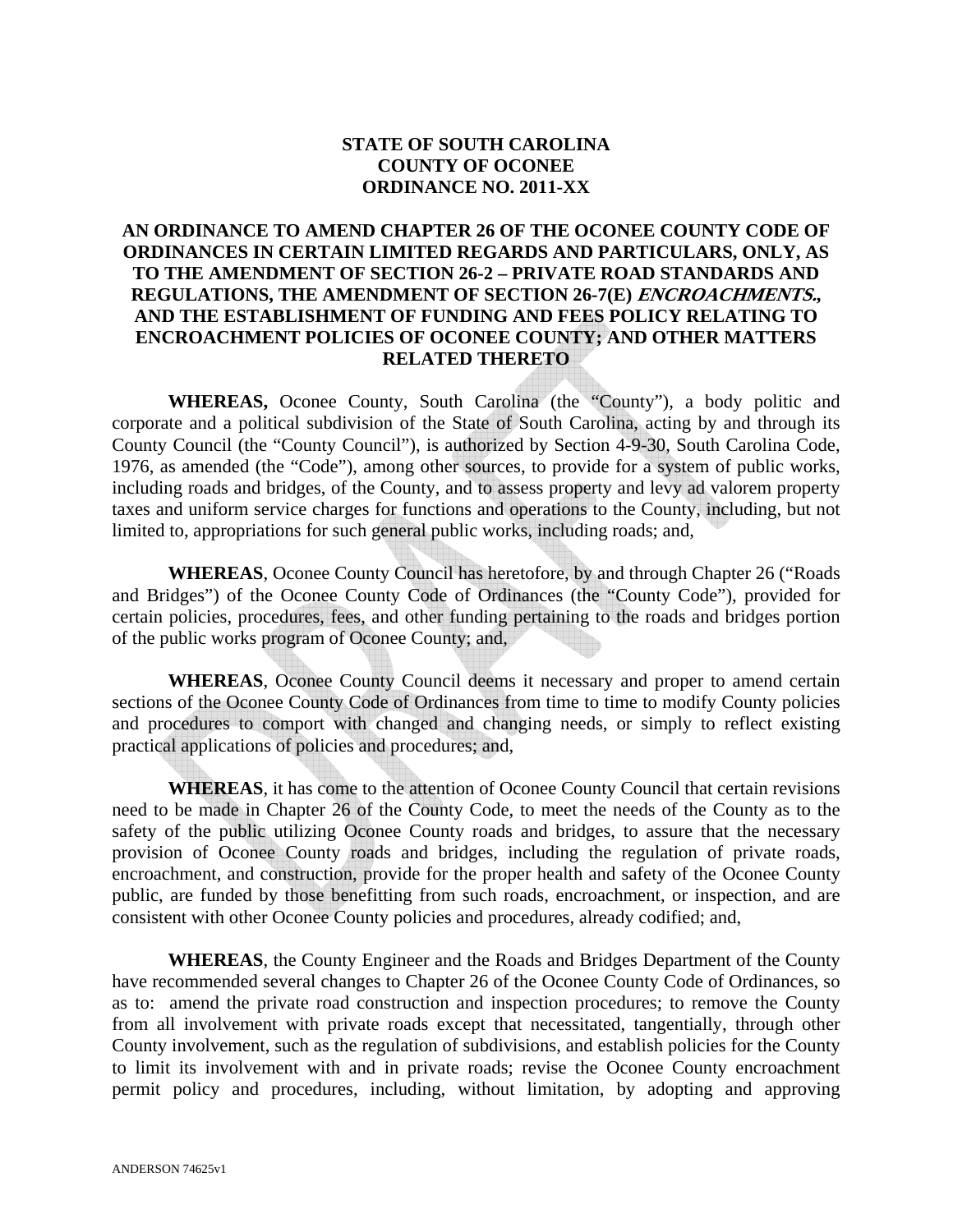encroachment policies to be followed by the County, and a fees schedule to pay for the encroachment program of the County; and, provide for the funding for such policies and procedures. Oconee County Council has reviewed the needs, in each instance, has determined that such needs are legitimate and serve the public purposes and best interests of Oconee County, and has determined to modify the respective sections of Chapter 26 of the Oconee County Code of Ordinances as requested, and to affirm and preserve all other provisions of the Oconee County Code of Ordinances not specifically or by implication amended hereby.

**NOW, THEREFORE,** it is hereby ordained by the Oconee County Council, in meeting duly assembled, that:

1. The foregoing findings of fact, recommendations, and conclusions are hereby adopted, as findings of fact, supporting this ordinance, in their entirety.

2. Chapter 26 of the Oconee County Code of Ordinances is hereby modified and amended as follows, and in the following details, only:

# A**. Section 26-2 of the County Code is hereby amended to read as follows:**

Sec. 26-2. - Private road standards and regulations.

**OCONEE COUNTY SHALL HAVE NO RESPONSIBILITY FOR NOR CONTROL OF THE DESIGN, ENGINEERING, CONSTRUCTION, INSPECTION OR MAINTENANCE OF PRIVATE DRIVEWAYS, DRIVES AND ROADS IN OCONEE COUNTY AND SHALL ONLY BE INVOLVED WITH PRIVATE DRIVEWAYS, DRIVES AND ROADS TO ENFORCE THESE REGULATIONS AND TO THE EXTENT REQUIRED FOR THE COUNTY TO CARRY OUT ITS OTHER DUTIES AND FUNCTIONS, SUCH AS APPROVING THE SUBDIVISION OF PROPERTY.**

(a)

Private driveways. Private driveways shall serve no more than three residential dwellings, and shall be maintained by the property owner(s). No design standards shall apply to private driveways, but driveways must comply with applicable building and fire codes.

(b)

Private drives. All private drives existing and in use at the time of adoption of these regulations, as well as those private drives under construction prior to the time of adoption, shall be exempted from the standards contained in this section. This exemption shall also extend to those private drives approved by the planning department prior to the time of adoption. All other private drives shall:

(1)

Serve no more than ten lots or dwellings;

(2)

Have a minimum road right-of-way of 50 feet, or an appropriately executed private roadway easement as defined by these regulations;

(3)

Have an appropriate encroachment permit from either the county or the South Carolina Department of Transportation;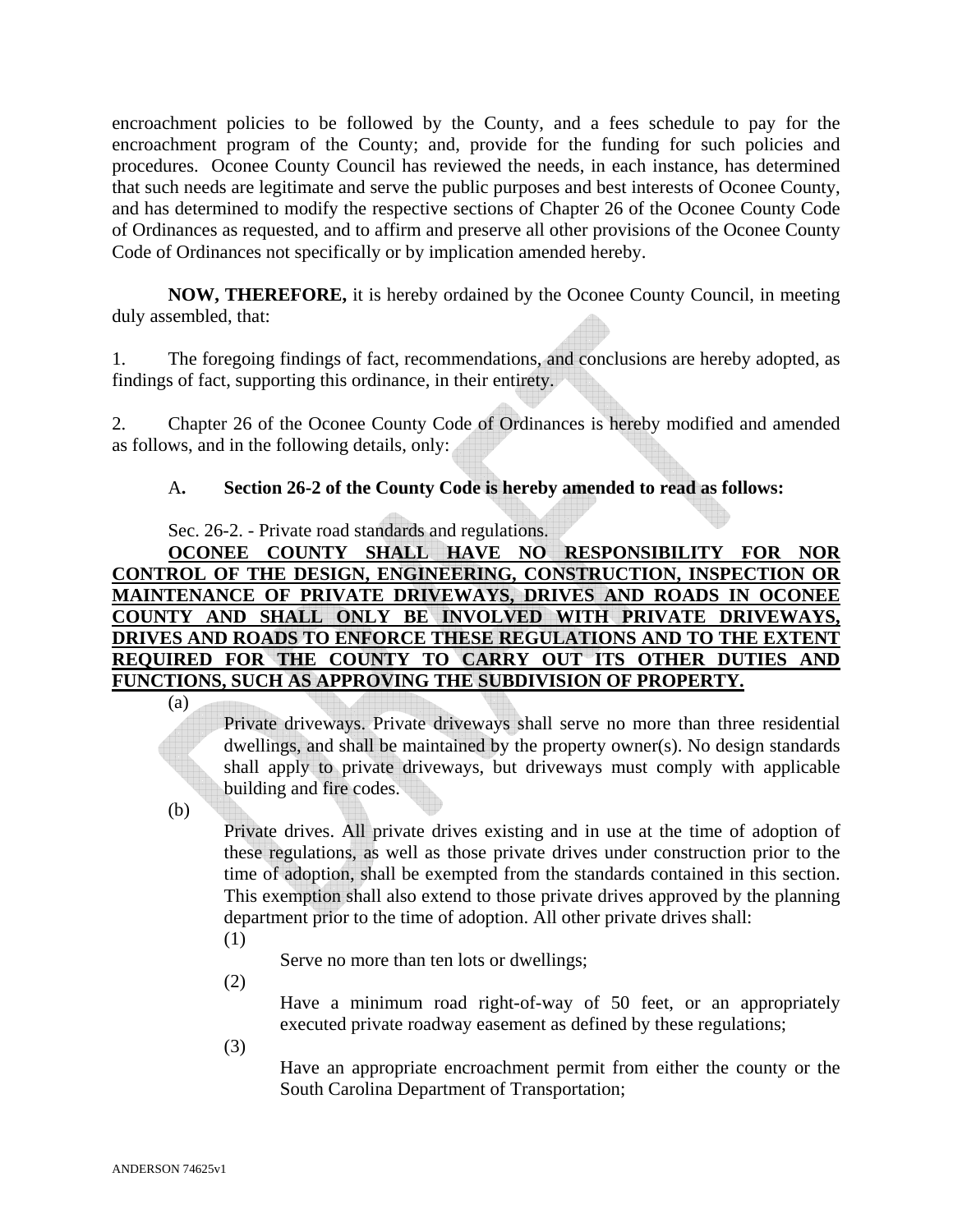(4)

Have a minimum driving surface width of 20 feet constructed of no less than five inches of compacted crushed stone or gravel base; a minimum height clearance of  $13\frac{1}{2}$  feet; and appropriate documentation from a professional engineer licensed by the State of South Carolina certifying the maximum weight limit of any bridge or culvert located along the drive. All bridges and any culvert over which a private drive crosses a perennial stream must include appropriate signage (located at each end of the bridge) displaying the structure's weight limits;

(5)

Be maintained by an individual, association of property owners, or commonly held by the property owners fronting the private drive;

(6)

(7)

Comply with all current fire regulations and codes;

Shall serve no more than ten dwellings, and shall connect to another road, either public or private, on one end only. In the event proposed construction and/or development will result in an existing private drive serving 11 or more dwellings, the existing drive shall be upgraded so as to meet the standards put forth in these regulations for private roads;

(8)

Parcel boundaries may extend to centerline of the road, with the appropriate road right-of-way shown on all plats and deeds;

(9)

Be named in accordance with adopted E-911 Addressing regulations and procedures;

(10)

Allow at least 100 feet of sight distance for each ten miles per hour of the posted speed limit where the private drive intersects a public road. The sight distance shall be measured from a seeing height of 3½, offset 15 feet from edge of road, to an object 4¼ feet in height above the grade of the public road, as stated in SCDOT's 1996 Access and Roadside Management Manual. If the proposed drive does not meet the sight distance requirement, a waiver must by signed by the individual(s) constructing the private drive stating that the property owner(s) is liable and responsible for any accidents, injuries, problems, and property damage resulting from improper sight distance;

(11)

Meet all applicable stormwater management and sediment control regulations;

(12)

Be approved in writing by planning commission or designated staff prior to submission of plat(s) to the Register of Deeds for recording. The following shall be prominently printed on the plat(s):

"THE ROAD RIGHT-OF-WAY SHOWN ON THIS PLAT SHALL BE PRIVATE DRIVES NOT OWNED, MAINTAINED OR SUPERVISED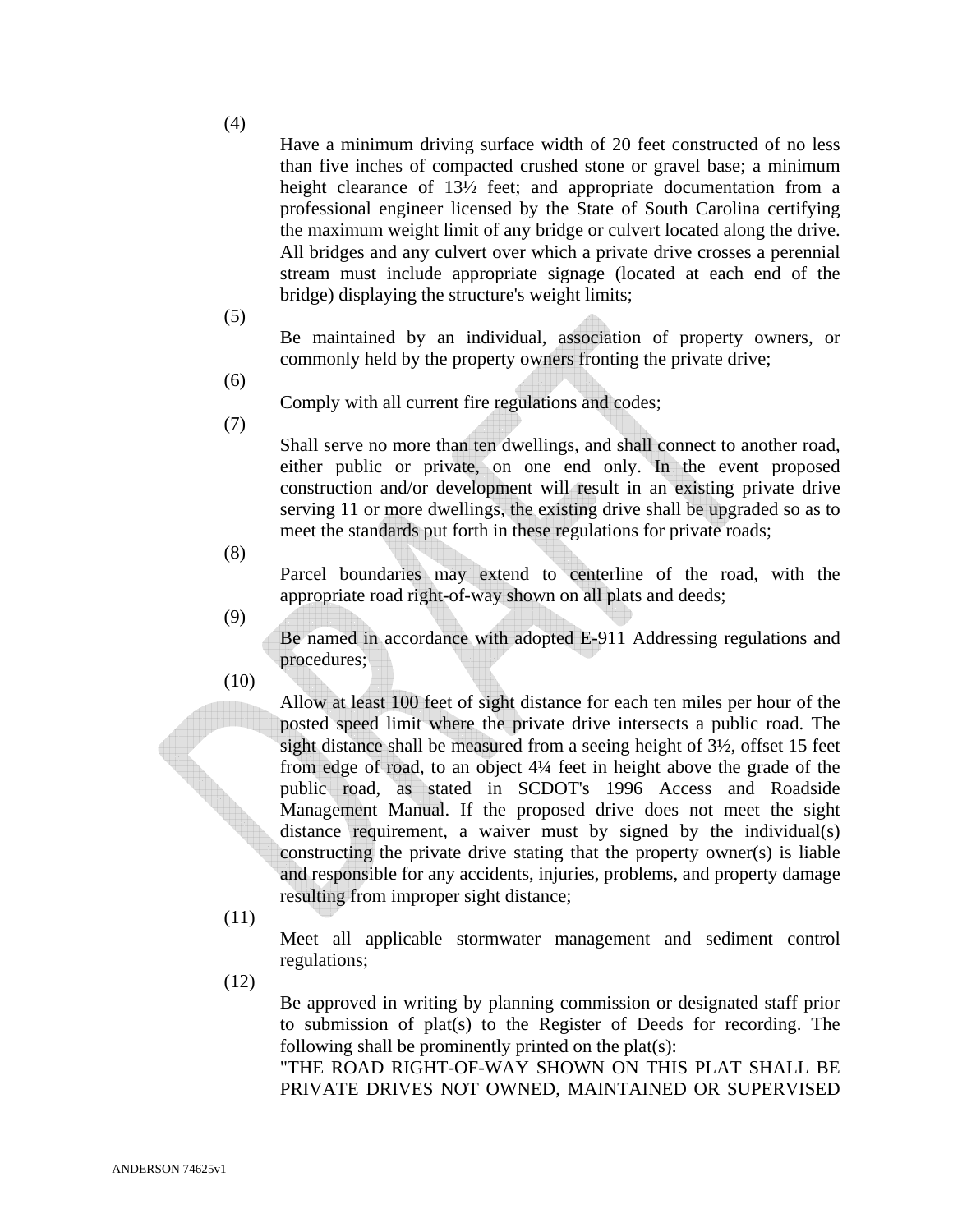BY OCONEE COUNTY, AND WERE NOT CONSTRUCTED PURSUANT TO ANY PLAN FOR FUTURE ACCCEPTANCE BY OCONEE COUNTY. ROAD RIGHT-OF-WAYS SHOWN UPON THE PLAT SHALL NOT BE ACCEPTED FOR MAINTENANCE BY OCONEE COUNTY AT ANY TIME IN THE FUTURE UNLESS CONSTRUCTED IN ACCORDANCE WITH ALL ADOPTED OCONEE COUNTY REGULATIONS. MAINTENANCE OF THE RIGHT-OF-WAY SHALL BE THE RESPONSIBILITY OF \_\_\_\_\_\_\_\_\_\_\_\_."

(13)

Signage shall comply with the manual for uniform traffic control devices.

(c)

Private roads. Private roads shall provide vehicular access and road frontage to developments, or sections of developments, containing more than ten dwellings. All private, nondedicated roads shall be prominently indicated as such on plats prior to subdivision approval. Maintenance arrangements for such roads must be noted in writing on subdivision plat submittals and must be subsequently recorded. The development served by a private road shall have direct access into a public road, and no such private road shall be laid out so as to serve property outside the development. All private roads shall:

(1)

Serve a minimum of 11 lots;

(2)

Have a minimum road right-of-way width of 50 feet;

(3)

Be designed in accordance with the regulations set forth in Section 26-3(e) of these regulations;

(4)

Be constructed in accordance with the regulations set forth in section 26- 3(f) of these regulations;

(5)

Be maintained by an association of property owners or the developer and be designated on all plats and recorded in appropriate deed covenants and restrictions, or an appropriately executed private roadway easement as defined by these regulations;

- Parcel boundaries may extend to the centerline of the road, with the appropriate right-of-way designated on all plats and deeds;
- (7)

(6)

Be legally certified for compliance by a surveyor/engineer licensed by the State of South Carolina;

(8)

Be named in accordance with adopted E-911 Addressing regulations;

(9)

Meet all stormwater management and sediment control regulations;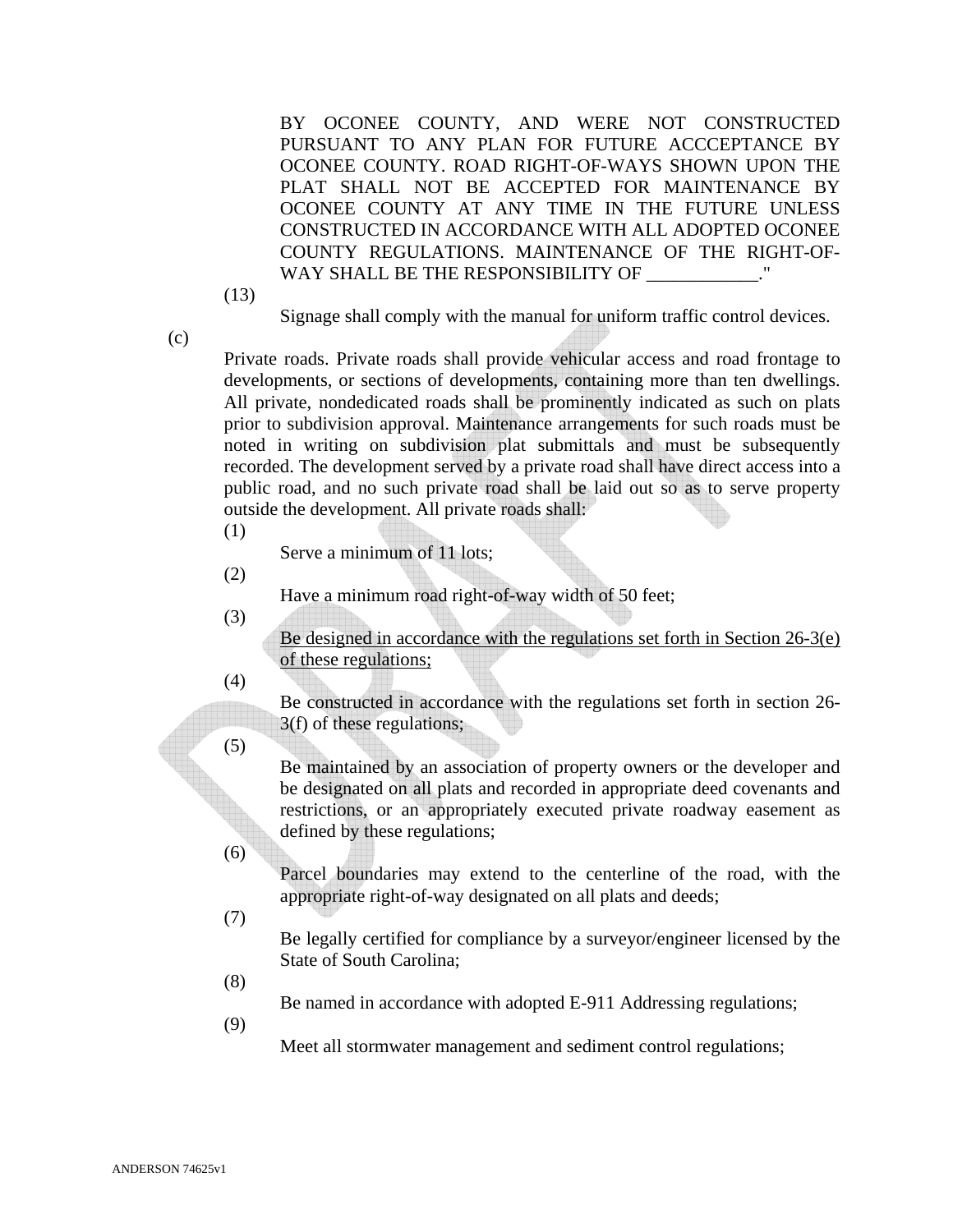(10)

Be properly approved in writing by planning director prior to submission of plat(s) to the Register of Deeds for recording. The following shall be prominently printed on the plat(s):

"THE ROAD RIGHT-OF-WAY SHOWN ON THIS PLAT SHALL BE PRIVATE ROADS, NOT OWNED, MAINTAINED OR SUPERVISED BY OCONEE COUNTY AND NOT CONSTRUCTED PURSUANT TO ANY PLAN FOR FUTURE ACCEPTANCE BY OCONEE COUNTY. ROAD RIGHT-OF-WAY SHOWN UPON THE PLAT SHALL NOT BE ACCEPTED FOR MAINTENANCE BY OCONEE COUNTY AT ANY TIME IN THE FUTURE UNLESS CONSTRUCTED IN ACCORDANCE WITH ALL OCONEE COUNTY REGULATIONS. MAINTENANCE OF THE RIGHT-OF-WAY SHALL BE THE RESPONSIBILITY OF THE

(11)

Have installed signs that control the traffic flow in a safe manner as specified by standards in the Manual for Uniform Traffic Control Devices.

With the exception of the requirements put forth in this section, all private roads shall meet the requirements for all public roads as defined by this article.

## B**. Section 26-7(e) of the County Code is hereby amended to read as follows:**

## (e) *Encroachment*.

 (1) All persons desiring to excavate within, encroach upon, or in any way alter a county maintained road and/or right-of-way, shall notify the county engineer and submit to the county road department an application for an encroachment permit, together with the required fees and security as determined and established periodically by county council. Notice will be given by the applicant to the County at least 48 hours prior to initiating such work, and only after receiving an approved permit from the county. A schedule of required fees and securities shall be available for review from the county road department. No person may excavate within, encroach upon, or in any way alter a county maintained road or right-of-way without the written approval, in advance, by approved permit, of the county engineer. In determining whether to approve any such request, and issue a permit, the county engineer will consider all factors, including the needs of the applicant, as well as the needs of the county, including, without limitation, good engineering standards, the need to maintain county rights-of-way and keep them open, the convenience of the traveling public, the applicant's compliance with previous permits, including temporary permits, and policies of the County, and other similar professional considerations, including, without limitation, the provisions of the encroachment permit policy (Encroachment Permit Policy) which is maintained by the Oconee County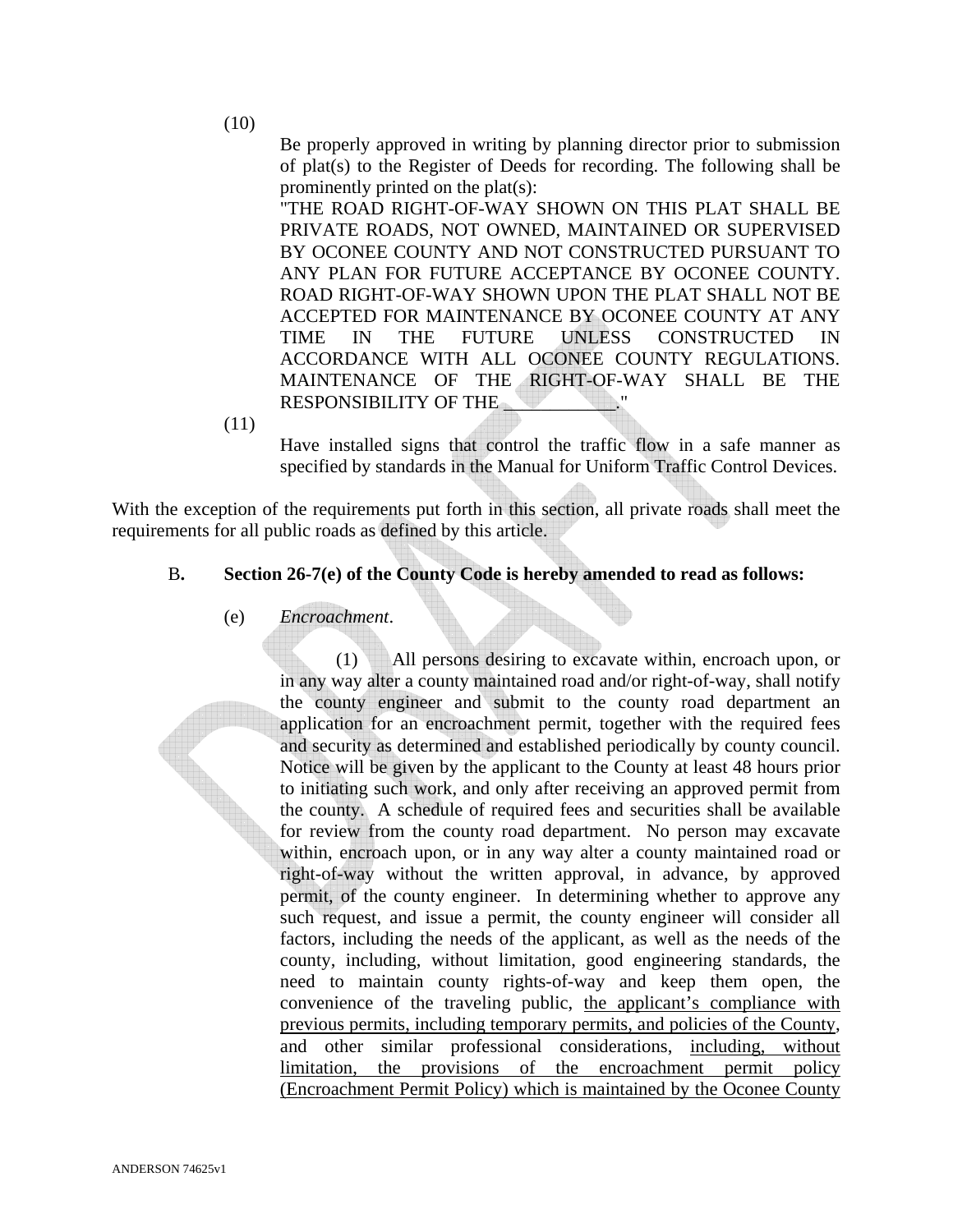Road and Bridges Department and approved by County Council from time to time and is included herein by reference. The county engineer may impose restrictions on any granted approval and permit under this section, consistent with such professional considerations; including, without limitation, up to and including temporary suspension or permanent revocation of such permit, for failure to comply with the permit terms or these policies.

Oconee County Council shall, from time to time, approve the County's Encroachment Permit Policy, including, without limitation, the policy itself, as well as the Encroachment Permit Application Form, and the schedule of fees for the application of the policy. The initial Encroachment Permit Policy, Encroachment Permit Application Form, and Fee Schedule are attached as exhibits to this Ordinance, and are hereby approved. The County, acting by and through the County Council, may revise the policy, application form, or fees, as it desires, in the future by simple resolution of County Council, and may include the fees schedule in the schedule of departmental fees that is contained in a proviso in the annual County Budget Ordinance.

 (2) Upon completing the permitted activity, the applicant shall restore the county maintained road and/or right-of-way to its original condition (except for any permanent alteration approved by county permit, and through a county-granted right-of-way or easement), insuring that all repairs conform to the requirements contained in the SCDOT standard specifications for highway construction and the Encroachment Permit Policy. Eighteen months after the permitted activity is satisfactorily completed, the security shall be returned to the applicant provided the county engineer, upon final inspection, approves the repair. If the county engineer deems the repair to be unacceptable, the security shall be retained by the county and used to properly repair and restore the road and/or rightof-way to its original condition. Once the road and/or right-of-way has been properly repaired, any excess security will be returned to the applicant, it being understood that, in one form or another, all costs of encroachment upon, or any alteration of a county maintained road or rightof-way shall be borne by the applicant.

 (3) Driveway aprons and mailbox turnouts abutting county maintained roads are encroachments, subject to the provisions of this section, and will be the responsibility of the property owner, as to construction and maintenance, subject to the provisions of Section 26- 7(b), and subject to the caveat that if the county constructs or manages a road project, driveway aprons and mailbox turnouts may be part of the project, subject to the terms of such Section 26-7(b).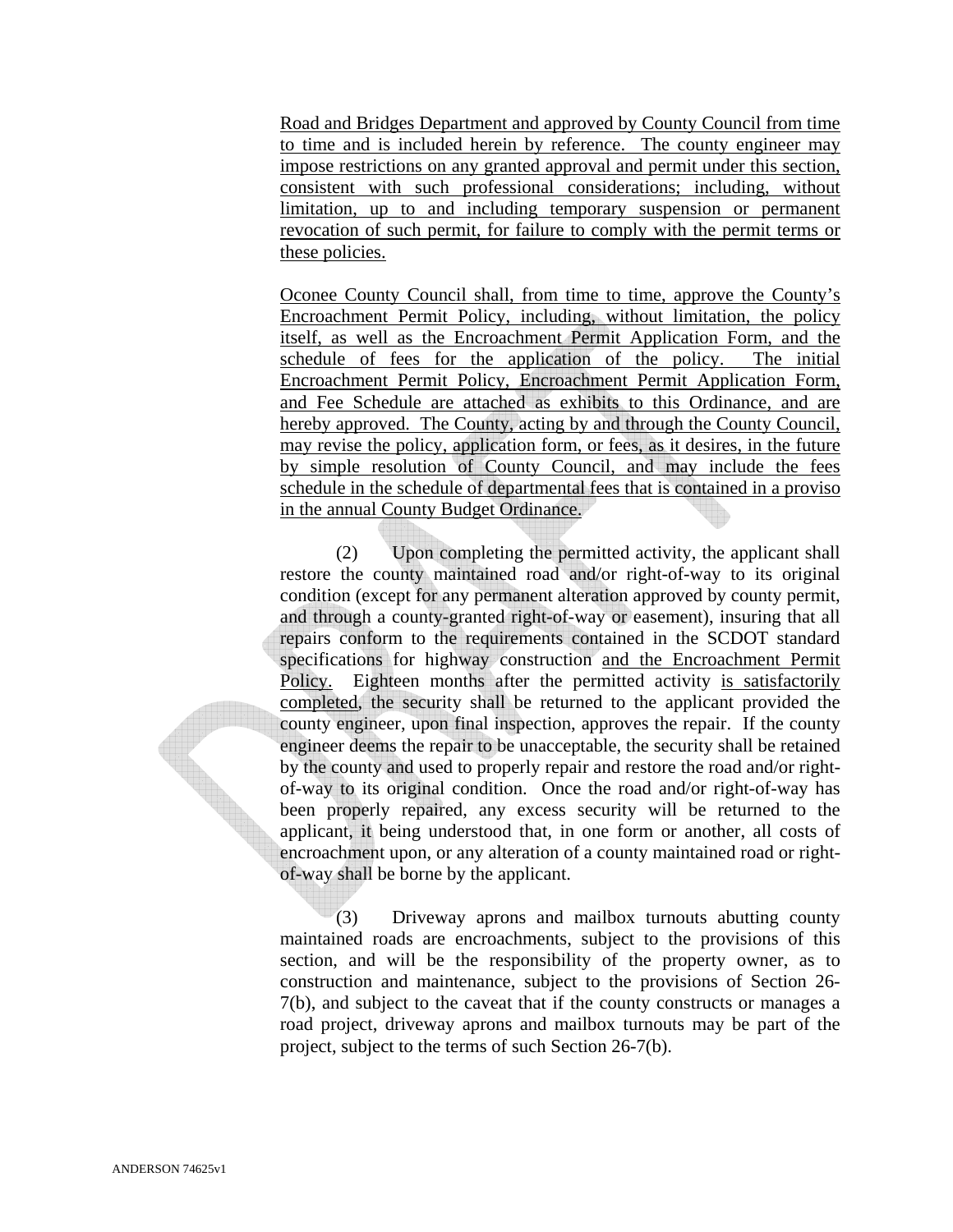(4) Violation of the Encroachment Permit Policy is a violation of this Code and is punishable by civil fine of \$500/day/violation. Each and every day of a continuing violation shall be deemed a new and separate offense. Failure to pay any civil fine levied hereunder shall constitute a violation of this Code and shall be punished in accordance with Section 1-7, hereof.

 3. All other parts and provisions of the Oconee County Code of Ordinances not amended hereby, either explicitly or by implication, remain in full force and effect.

 4. Should any part or provision of this Ordinance be deemed unconstitutional or unenforceable by any court of competent jurisdiction, such determination shall not affect the rest and remainder of this Ordinance, all of which is hereby deemed separable.

 5. All ordinances, orders, resolutions, and actions of Oconee County Council inconsistent herewith are, to the extent of such inconsistency only, hereby repealed, revoked, and rescinded.

 6. This Ordinance shall take effect and be in full force and effect from and after third reading and enactment by Oconee County Council.

**ORDAINED** in meeting, duly assembled, this \_\_\_\_\_ day of \_\_\_\_\_\_\_\_\_\_\_\_\_, 2011.

## **ATTEST:**

| Elizabeth Hulse,                      |
|---------------------------------------|
| <b>Clerk to Oconee County Council</b> |
|                                       |
| <b>First Reading:</b>                 |
| Second Reading:                       |
| Third Reading:<br>n 11'<br>TТ         |

Joel Thrift, Chairman, Oconee County Council

Public Hearing: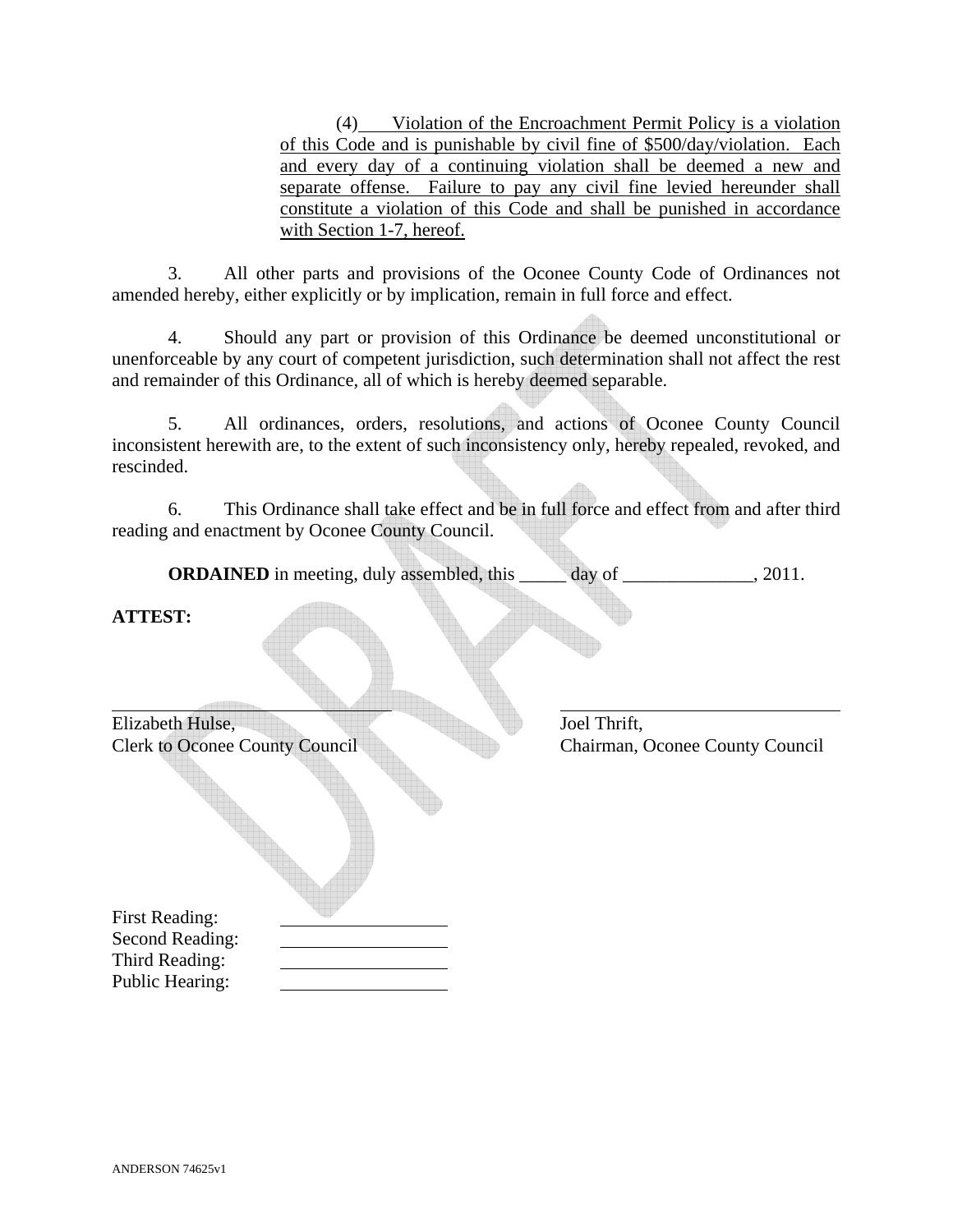## MEMORANDUM

# Oconee County Administrator

T. Scott Moulder Administr ator E-mail: smoulder@oconeesc.com

### Amanda F. Brock Sr. Executive Assistant E-mail:

abrock@oconeesc.com

Oconee County Administrative Offices 415 South Pine Street Walhalla, SC 29691

Phone: 864 638-4245 Fax: 864 638-4246

## COUNCIL

Paul Corbeil District I Vice Chairman

Wayne McCall District II

Archie Barron District III

> Joel Thrift District IV Chairman

Reginald T. Dexter District V



| <br>ator      | DATE: | June 14, 2011                                    |
|---------------|-------|--------------------------------------------------|
|               | TO:   | Oconee County Transportation Committee           |
|               | CC:   | Ms. Beth Hulse, Clerk to Council                 |
| ulder<br>ator | FROM: | Scott Moulder, Administrator                     |
| eesc.com      | RE:   | Road Paving / Improvements with no ROWs in place |
|               |       |                                                  |

At the last Transportation Committee Meeting I was asked to request a legal opinion regarding the County paving and / or improving roadways without all of the Right of Ways in place. Below is an excerpt from information given to me from Mr. Adam Artigliere at McNair Attorneys.

"The County is prohibited from expending public dollars on improving property that is not owned by the County. The County must be very careful to not use public funds to improve private property. This is a limitation placed on the County by and through the Constitution of South Carolina and the general law of the State of South Carolina. Therefore, even if the County were to revisit its own ordinances, the County would be limited in its ability to upgrade, improve or expand any private property.

An order issued by Judge Peeples regarding Anderson County would either directly apply to Oconee County, or at the very least should be considered a very persuasive argument to not expend any public funds on improving private property.

If the determination is made that the improvements are made for a public purpose, then the County should obtain the express (written) permission of the property owner. Otherwise, the County would be trespassing. Without the specific and written permission to enter onto the property to do the work, the County would potentially be liable for trespass and also liable for any damages caused to the property and the property owner. We have recommended, and continue to recommend, that the County obtain fee simple ownership of any property the County wishes to construct any improvements on.

I will note that other counties have set up special tax districts in order to pave and upgrade roads in order to bring those roads into the county road system. This tool should be very carefully crafted in order to ensure that the money being expended is actually money paid by the property owners themselves. Basically, the property owners, through the money collected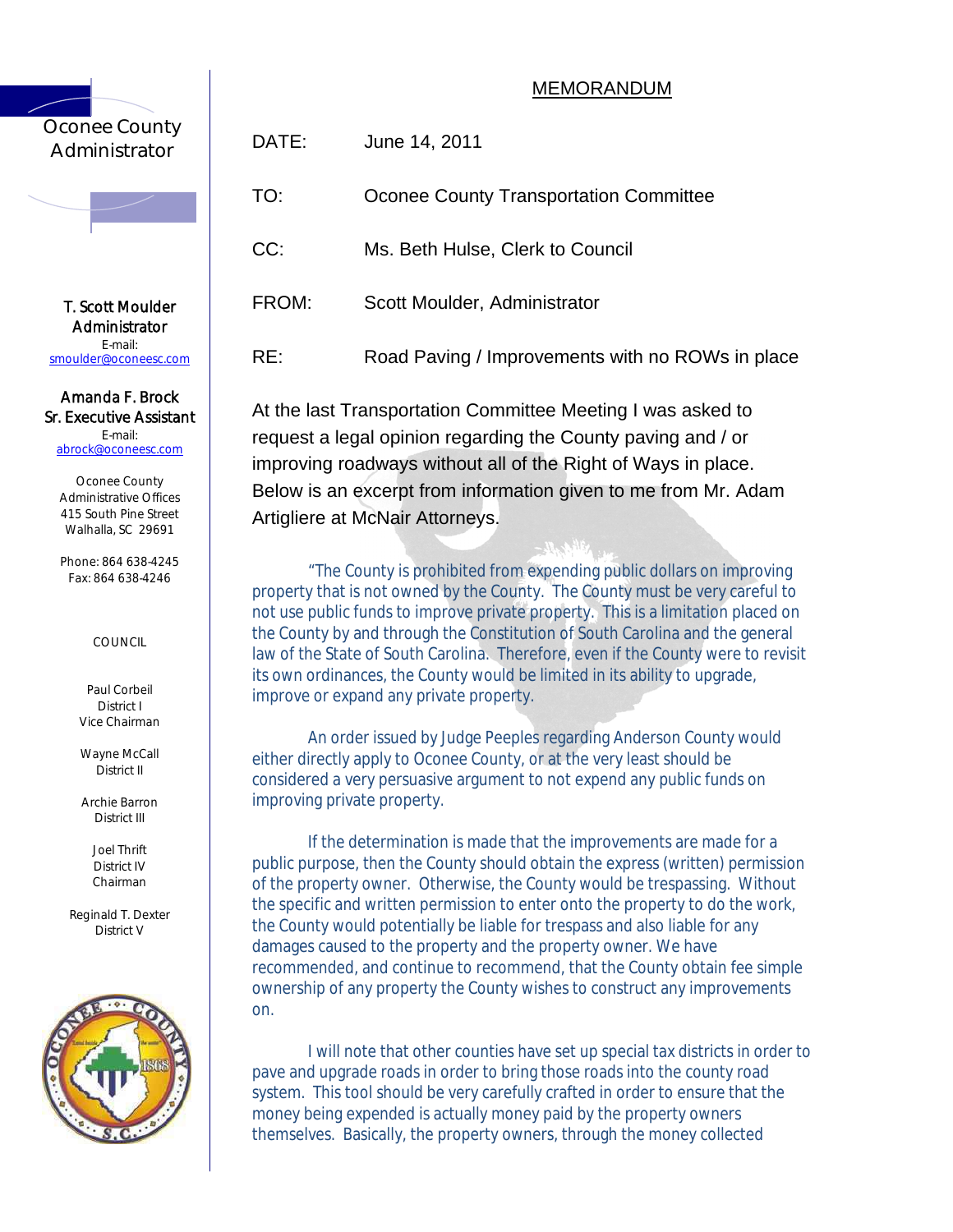# Oconee County **Administrator**

T. Scott Moulder **Administrator** E-mail: smoulder@oconeesc.com

## Amanda F. Brock Sr. Executive Assistant E-mail:

abrock@oconeesc.com

Oconee County Administrative Offices 415 South Pine Street Walhalla, SC 29691

Phone: 864 638-4245 Fax: 864 638-4246

## COUNCIL

Paul Corbeil District I Vice Chairman

Wayne McCall District II

Archie Barron District III

> Joel Thrift District IV Chairman

Reginald T. Dexter District V



pursuant to the Special Tax District, repays the county for the work done. Again, this is a very limited circumstance and would only work in certain situations. Most important, the County and the property owners should have the understanding that the road will be transferred to the county once the road meets county road standards. An ordinance would be required to set up such a system and to create each individual special tax district. It is a cumbersome process, but it is really the only way to achieve what the Transportation Committee *may possibly* be suggesting."

I offer this information to you to help identify some of the potential difficulties the County may encounter in the matter of improving roadways without proper Right of Ways in place.